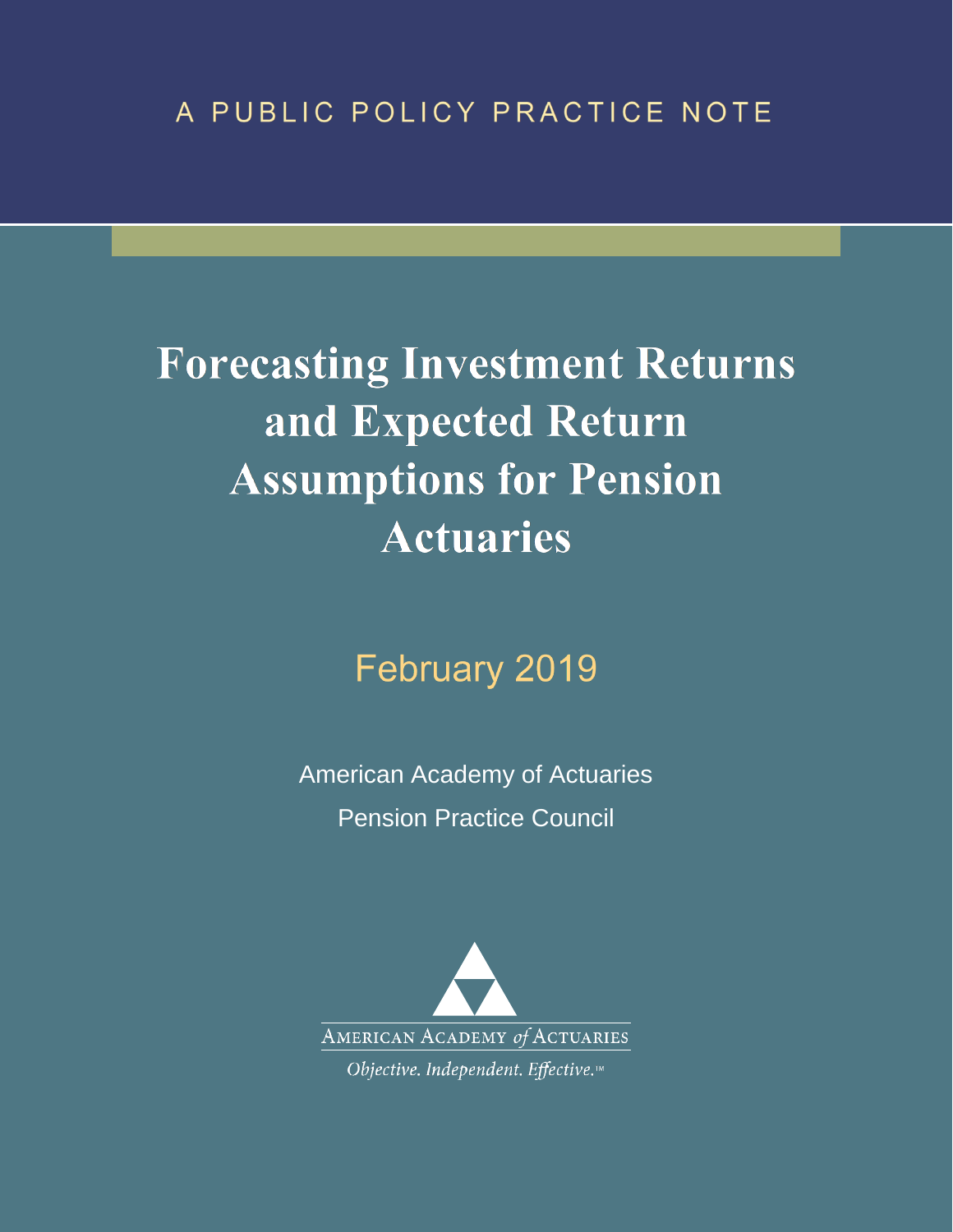# Forecasting Investment Returns and Expected Return Assumptions for Pension Actuaries

 *February 2019* 

Developed by the Pension Practice Council of the American Academy of **Actuaries** 



The American Academy of Actuaries is a 19,500+ member professional association whose mission is to serve the public and the U.S. actuarial profession. The Academy assists public policymakers on all levels by providing leadership, objective expertise, and actuarial advice on risk and financial security issues. The Academy also sets qualification, practice, and professionalism standards for actuaries in the United States.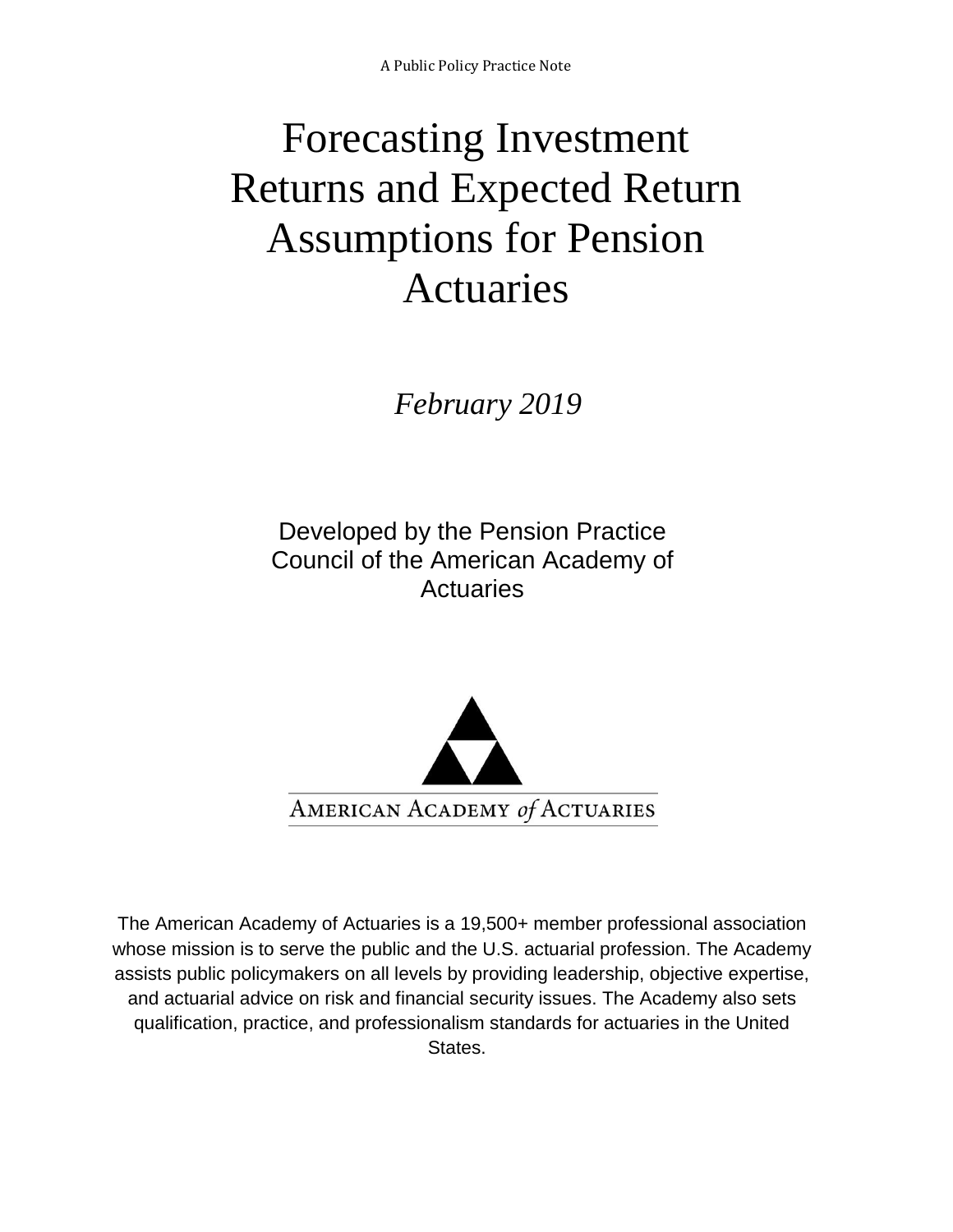# **2019 Pension Practice Council**

Josh Shapiro, MAAA, FSA, EA, FCA, Vice President Margaret Berger, MAAA, FSA, EA, FCA, Vice Chairperson Scott Hittner, MAAA, FSA, EA, FCA, Vice Chairperson

 Janet Barr, MAAA, ASA Christian Benjaminson, MAAA, FSA, EA, FCA Elena Black, MAAA, FSA, EA, FCA Kathleen Riley, MAAA, FSA, EA, FCA Bruce Cadenhead, MAAA, FSA, EA, FCA Jason Russell, MAAA, FSA, EA Sherry Chan, MAAA, FSA, EA, FCA John Schubert, MAAA, ASA, FCA Ronald Gebhardtsbauer, MAAA, FSA James Verlautz, MAAA, FSA, EA, FCA Tim Geddes, MAAA, FSA, EA, FCA Aaron Weindling, MAAA, FSA, EA, FCA

Eric Keener, MAAA, FSA, EA, FCA Tonya Manning, MAAA, FSA, EA, FCA

The Committee gratefully acknowledges the contributions of Evan Inglis



1850 M Street NW, Suite 300 Washington, D.C. 20036-5805

© 2019 American Academy of Actuaries. All rights reserved.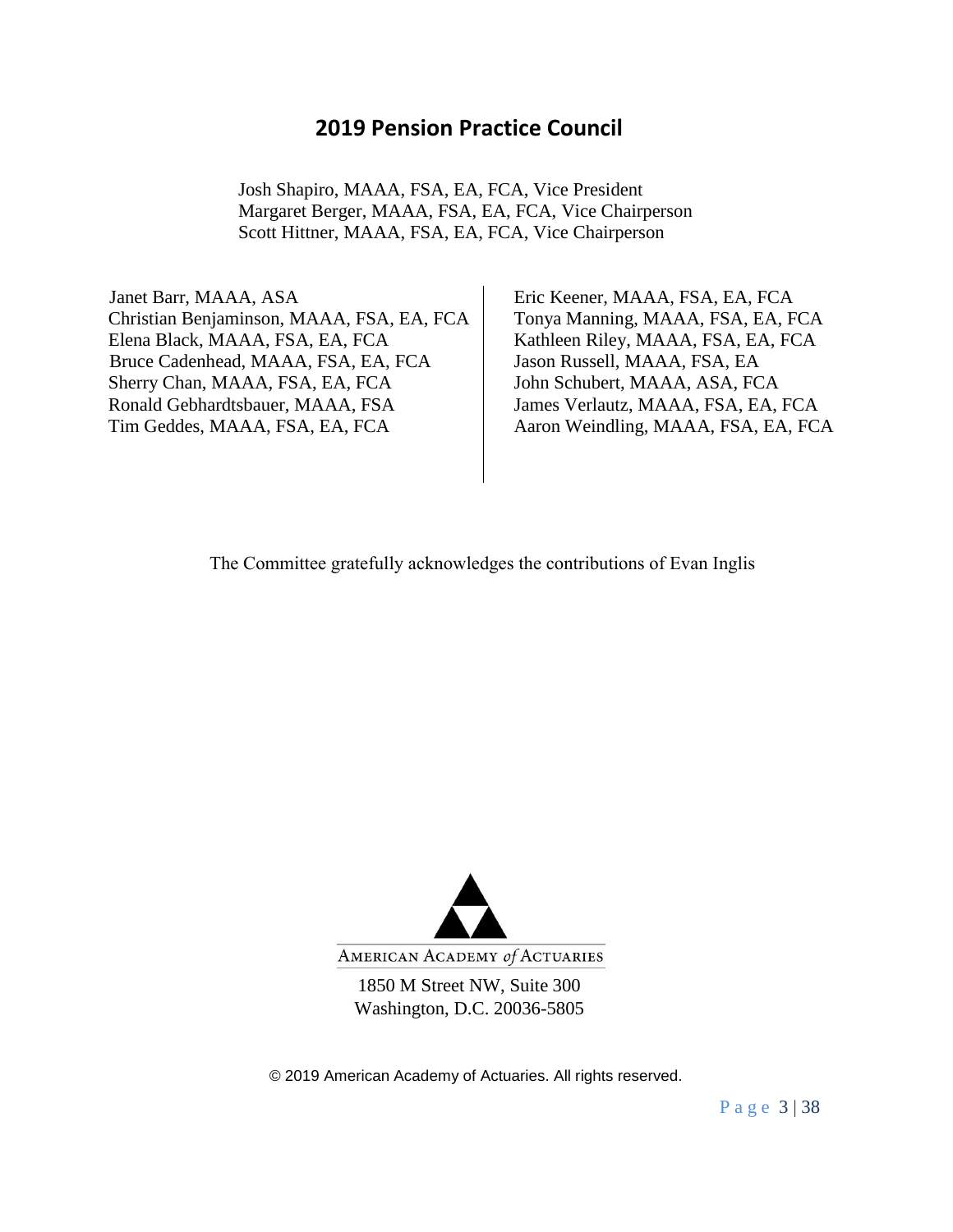# Forecasting Investment Returns and Expected Return Assumptions for Pension Actuaries

# <span id="page-3-0"></span>Background

- [Introduction](#page-5-0)
- [Topic 1:](#page-6-0) Actuarial professional guidance regarding the investment return assumption.
- [Topic 2:](#page-6-1) The internal rate of return concept underlying return forecasts.

# Calculation of a portfolio's expected investment return

- [Topic 3:](#page-7-0) Mapping a portfolio's asset allocation to asset classes and sub-asset classes.
- [Topic 4:](#page-9-0) Asset allocation basis: most recent versus investment policy targets.
- [Topic 5:](#page-10-0) Adjustments for potential future changes in asset allocation.
- [Topic 6:](#page-12-0) Impact of volatility and correlations on total portfolio return.

# Capital Market Assumptions

# Use of historical data and targeted rates of return

- [Topic 7:](#page-14-0) Use of historical data.
- [Topic 8:](#page-15-0) Reflecting targeted rates of return from an investment policy statement.
- [Topic 9:](#page-15-1) Reflecting time horizons for determining expected returns.
- [Topic 10:](#page-16-0) Use of different return expectations for different time periods.

# Inflation, economic growth and interest rates

- [Topic 11:](#page-17-0) Data to support an inflation expectation.
- [Topic 12:](#page-17-1) Coordination of inflation assumptions by actuary and investment consultant.
- [Topic 13:](#page-19-0) Data to support an assumption for economic growth.
- [Topic 14:](#page-19-1) Modeling interest rates and the impact on future returns.

# Fixed income asset classes

• [Topic 15:](#page-20-0) Fixed income return expectations: direct calculation or implicit determination based on modeled interest rates.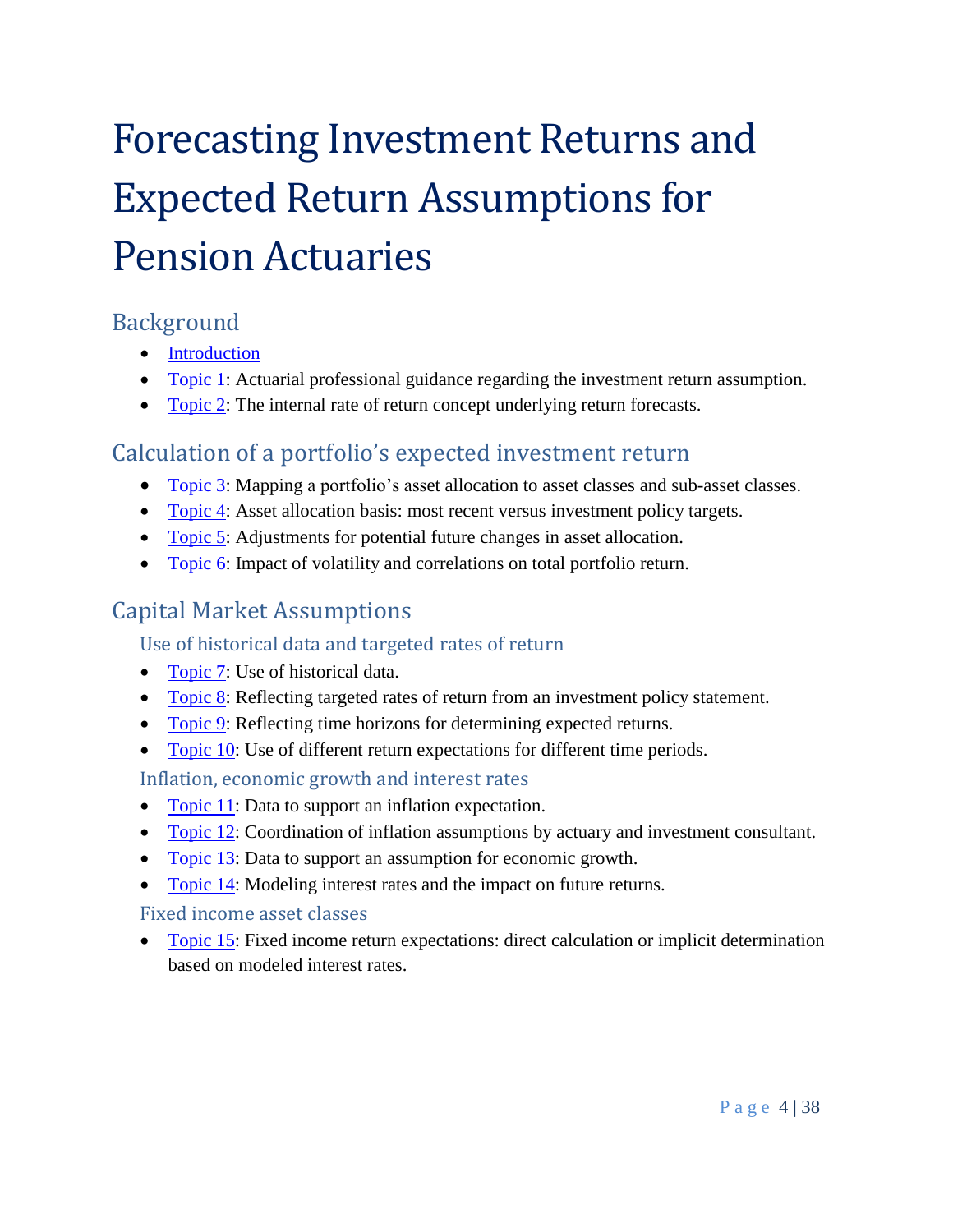• [Topic 16:](#page-21-0) Return expectations for different credit quality (e.g., Treasury, corporate/credit, high yield).

Equity asset classes

- [Topic 17:](#page-22-0) Using a dividend discount/dividend growth model to project future equity returns.
- [Topic 18:](#page-23-0) Inclusion of share buybacks as a component of future equity returns.
- [Topic 19:](#page-23-1) Impact of earnings growth on future equity returns.
- [Topic 20:](#page-24-0) Reflecting P/E ratio changes and the CAPE metric in forecasting equity returns.
- [Topic 21:](#page-25-0) Forecasting returns for equity sub-asset classes.
- [Topic 22:](#page-25-1) Adjusting for currency/foreign exchange for non-U.S. assets.

Alternative asset classes

- [Topic 23:](#page-26-0) Modeling returns for hedge fund investments and other alternative assets.
- [Topic 24:](#page-27-0) Expected returns for real estate investments.
- [Topic 25:](#page-28-0) Models used to forecast private equity returns.

[Appendix:](#page-28-1) Resources available for assessing capital market assumptions **[Glossary](#page-30-0)**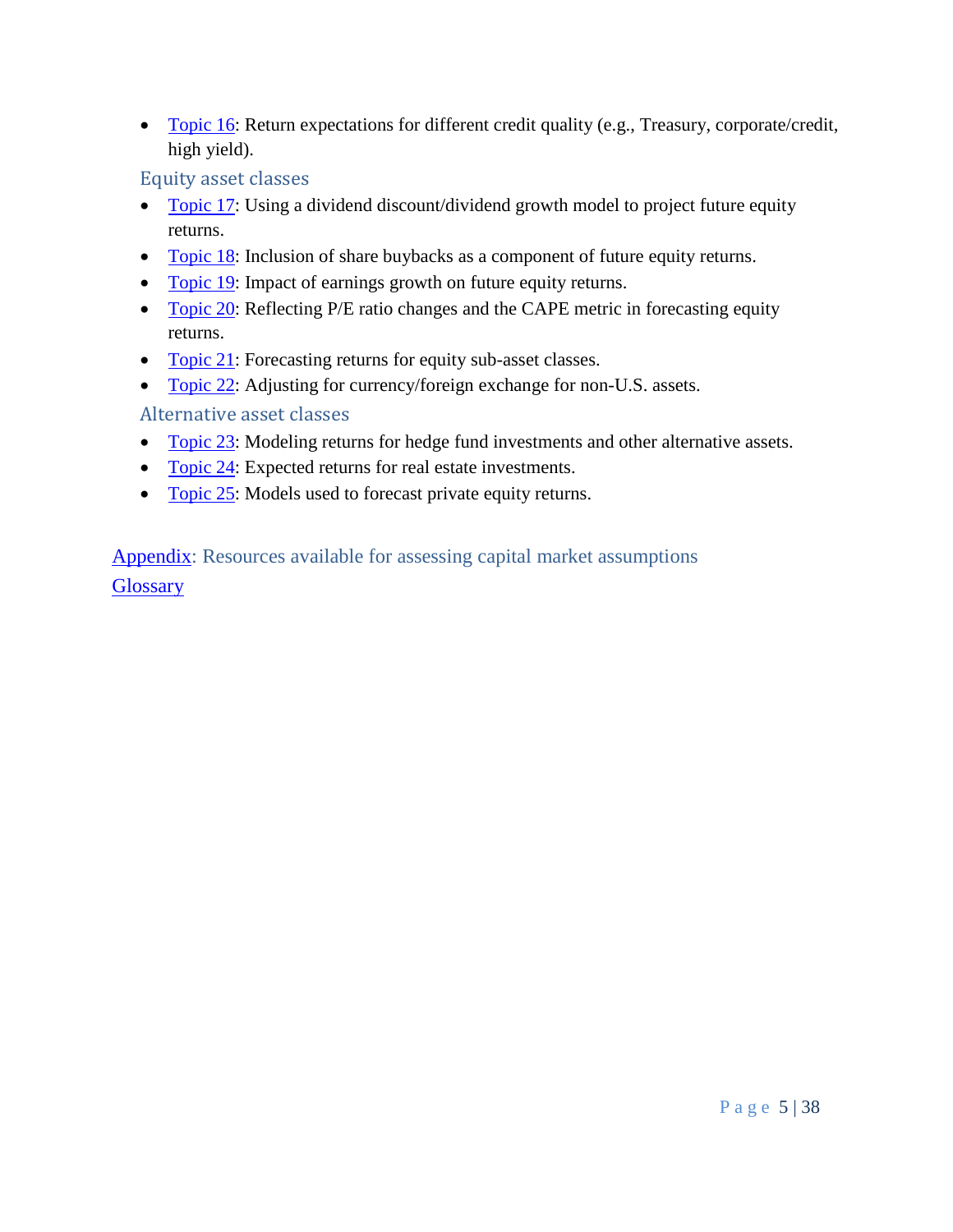## <span id="page-5-0"></span>Introduction

Pension actuaries select or recommend investment return assumptions for a variety of purposes, including accounting and financial reporting, public and multiemployer funding valuations, and projections of future funding and solvency levels or asset liability modeling. When selecting or recommending the expected investment return assumption, many actuaries rely on capital market assumptions [\(CMA\)](#page-31-0) and modeling from outside parties, such as their firm's internal investment practice, the plan's investment consultant, or publicly available white papers or surveys. The range of capital market assumptions used by these outside parties can be significant. In some instances, actuaries might develop expected investment return assumptions on their own.

In either case, understanding capital market assumptions and models helps the actuary exercise appropriate professional judgment in selecting or recommending an expected investment return assumption. This includes determining how to apply return forecasts provided by an outside third party and whether any adjustments to the provided assumptions is warranted.

Information included in this document is intended to illustrate how actuaries select or recommend an expected investment return assumption or assess capital market models from an outside party and may also facilitate discussion with investment professionals to better understand the basis for their assumptions.

This practice note is not a promulgation of the Actuarial Standards Board, is not an actuarial standard of practice (ASOP) or an interpretation of ASOP, is not binding upon any actuary, and is not a definitive statement as to what constitutes generally accepted practice in the area under discussion. Events occurring subsequent to the publication of this practice note may make the practices described in the practice note irrelevant or obsolete.

This practice note was prepared by the Pension Practice Council of the American Academy of Actuaries, to provide information to actuaries on current and emerging practices in the selection of investment return assumptions based on anticipated future experience. The intended users of this practice note are the members of the actuarial organizations governed by the ASOPs promulgated by the Actuarial Standards Board.

This practice note may be helpful when setting assumptions, discussing assumptions recommended by third parties, or providing advice on setting assumptions for funding (where permitted by law), and for financial accounting in connection with funded U.S. benefit plans. It does not cover the selection and documentation of other economic assumptions or demographic assumptions.

The Pension Practice Council welcomes any suggested improvements for future updates of this practice note. Suggestions may be sent to the pension policy analyst of the American Academy of Actuaries at 1850 M Street NW, Suite 300, Washington, DC 20036 or by emailing [pensionactuary@actuary.org.](mailto:pensionactuary@actuary.org)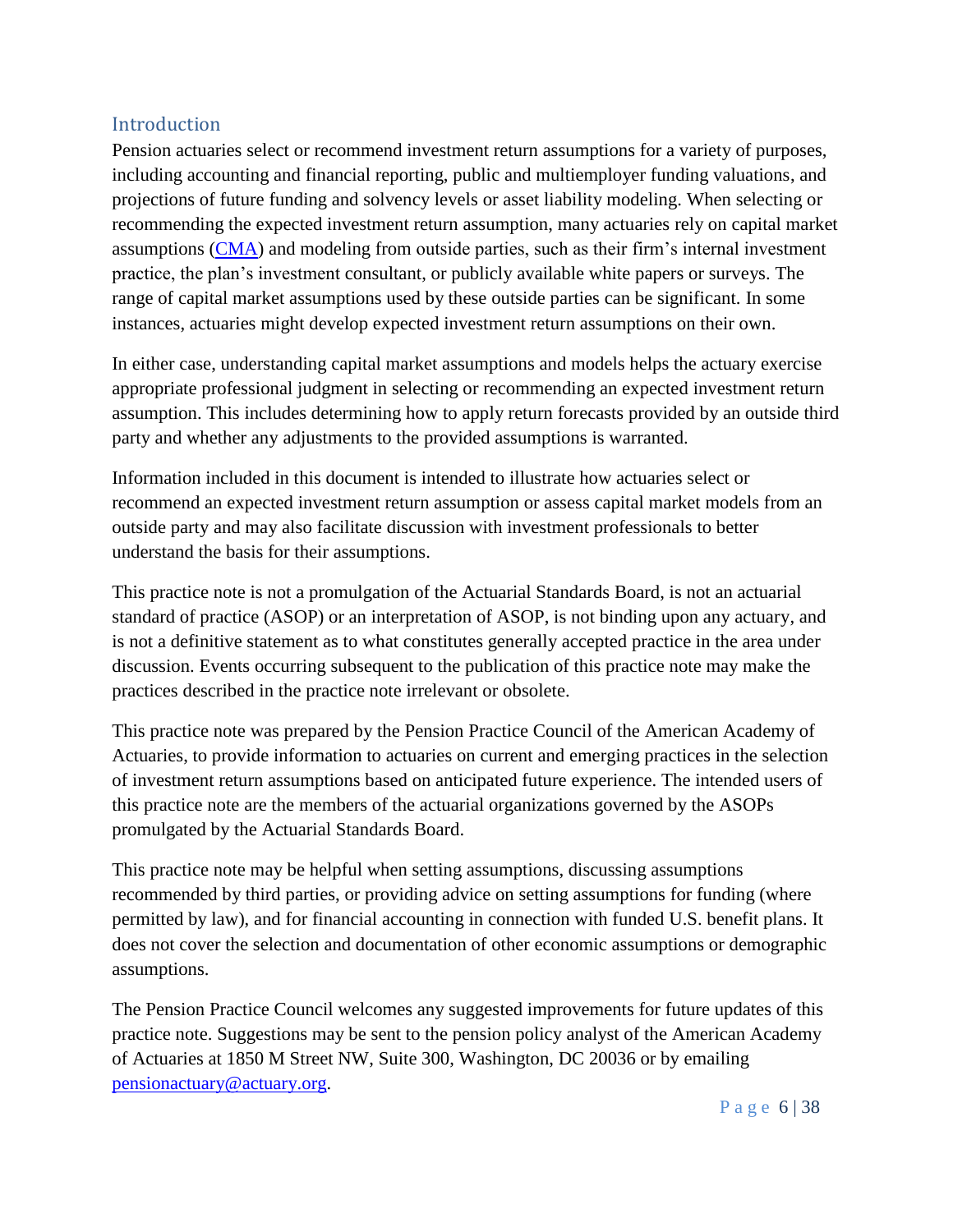# <span id="page-6-0"></span>Topic 1: Actuarial professional guidance regarding the investment return assumption.

The Actuarial Standards Board promulgates actuarial standards of practice (ASOPs) that provide professional guidance on various topics for actuaries when rendering actuarial services in the United States. The Code of Professional Conduct identifies the professional and ethical standards required of all U.S. actuaries. The U.S. Qualification Standards facilitate determining whether an actuary is qualified to perform a given assignment. The Code, the ASOPs, and the Qualification Standards constitute the professional guidance that applies to all actuarial work, including the process of selecting an investment return assumption.

Following are some of the current ASOPs that may be relevant to this topic. The list is not exhaustive, and other ASOPs may be applicable for some assignments.

- ASOP No. 27, *Selection of Economic Assumptions for Measuring Pension Obligations*.
- ASOP No. 23, *Data Quality*; the definition of "data" under this ASOP includes information derived mathematically from data.
- ASOP No. 41, *Actuarial Communications*.

#### [Return to TOC](#page-3-0)

#### <span id="page-6-1"></span>Topic 2: The internal rate of return concept underlying return forecasts.

An internal rate of return [\(IRR\)](#page-33-0) is the interest rate at which the net present value of all cash flows for a corporate or financial investment, including the initial investment, is equal to zero. In a pension plan context, it is the discount rate that equates future payments with the current present value of those payments, a pension liability.

The yield on a bond or a fixed income benchmark is also an IRR, making the present value of all future coupons and the face value at maturity equal to the current price of the bond. These yields are used to develop the expected future returns on the bond or fixed income benchmark.

In addition, the IRR models for other asset classes such as equity or real estate provide a basis for their return expectations. For example, either dividend payouts or profits can be considered as the projected income cash flows for an equity investment. Accordingly, equity return estimates are often determined using a dividend discount model, in its simplest form called the Gordon Growth Model. The expected return for an equity investment is the IRR that equates the current equity price with the estimated future dividend cash flows and changes in price of the investment. For further discussion of this concept, see [Topic 17.](#page-22-0)

Other examples of IRR models are models for a high-yield fixed income asset class (see Topic 16) or real estate direct property class model (see [Topic](#page-27-0) 24).

[Return to TOC](#page-3-0)

P a g e 7 | 38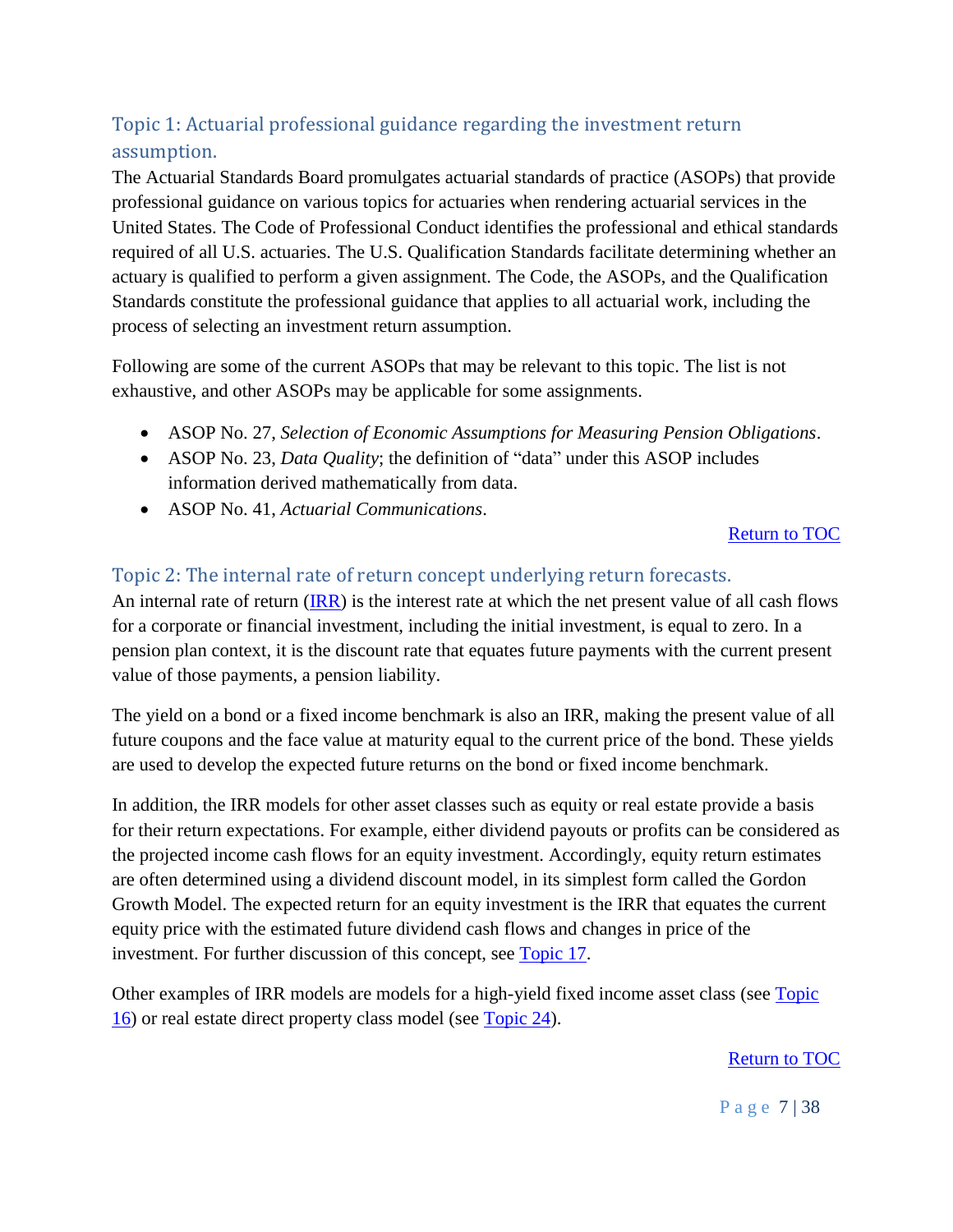# <span id="page-7-0"></span>Topic 3: Mapping a portfolio's asset allocation to the asset classes and sub-asset classes.

Capital market models often differ in how they split up the universe of assets into asset classes and sub-asset classes. See below for examples of typical sub-asset classes for which capital market models may forecast returns. Sometimes a model includes overlapping sub-asset classes—for example, a model might include U.S. equity, international equity and global equity (which includes both U.S. and international equity). On the other hand, some investment strategies and funds may not fit well into any sub-asset class included in a capital market model. Identifying the market benchmark, either from a performance report or a prospectus, can be useful when mapping specific funds to a sub-asset class. In general, because there is no definitively correct approach to this type of mapping, resolving mapping issues often requires a degree of judgment to apply the return forecasts for sub-asset classes to a real-world portfolio.

When determining the expected return for a portfolio, each specific investment in the portfolio may not have a direct and obvious match. For example, assume a model splits the equity asset class into these three sub-asset classes (each with a different expected return and volatility expectation):

- U.S. large cap equity
- U.S. small cap equity
- International equity

Keeping in mind that there is not necessarily one right answer, here is how the mapping of some typical equity investments could be approached:

- A U.S. all cap equity index fund—"U.S. large cap equity" is an appropriate classification because large cap is 75% of the U.S. equity market.
- A mid cap fund—either "U.S. small cap equity" or 50% "U.S. large cap equity" and 50% "U.S. small cap equity" could represent this investment.
- A small cap value fund—"U.S. small cap equity" makes sense because the designations "growth" or "value" are not typically used to distinguish future return forecasts.
- A European small and mid-cap strategy—"International equity" could be the best fit.
- A global large cap developed markets equity fund—50% "U.S. large cap equity" and 50% "International equity" might be a reasonable choice because the U.S. makes up about 50% of the total global market capitalization. The fact that the international equity category would include small cap and emerging market might be immaterial in many situations.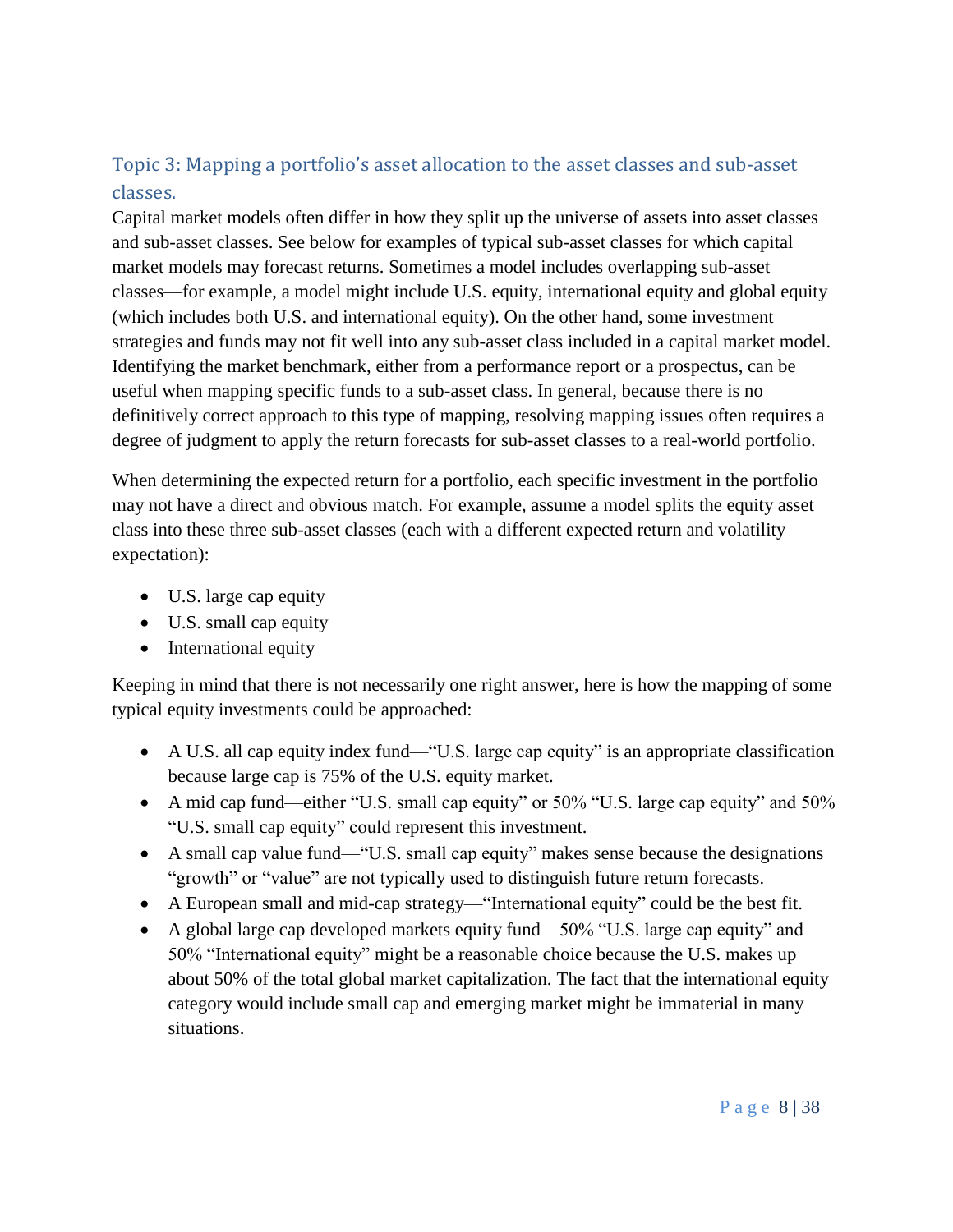• An international small cap fund—"International equity" might be a good choice because geographic classifications would normally be considered more relevant than size classifications.

Mapping some investments, especially hedge fund or derivative strategies, can be very challenging. If the approach underlying the strategy is clear, such an investment may be assigned to an appropriate equity, fixed income, or real asset class or sub-asset class. Some strategies defy classification and the return estimates of the firm managing the strategy may be used (see [Topic](#page-26-0)  [23\)](#page-26-0).

Some of the most common equity sub-classes are:

- U.S. Equity—all large and small companies listed on U.S. exchanges
- U.S. Large Cap—typically includes companies with market capitalization above \$5 billion
- U.S. Small Cap—typically includes companies with market capitalization below \$1 billion
- U.S. Mid Cap—typically includes companies with market capitalization from \$1 billion to \$5 billion
- Global Equity—all U.S. and international equity including emerging markets
- International—equities on exchanges in any country outside the U.S.
- International Developed—equities on exchanges in developed countries outside the U.S.
- Emerging Markets—equities on exchanges in smaller, developing countries outside the U.S.

The list below shows some examples of common sub-classes of fixed income included in capital market models. Fixed income sub-classes are more numerous and can be more difficult to define precisely than equity sub-classes.

- U.S. Aggregate Bond (Core bond)—includes U.S. Treasuries, investment-grade corporate (no high yield), mortgage-backed and asset-backed (streams of credit card, car loan, or home equity payments) bonds in the same proportions that they exist in the U.S. market
- High Yield—"junk" bonds, with a credit rating below BBB (Baa by Moody's)
- U.S. Short Duration—corporate, government bonds and other bonds that mature within three or five years
- U.S. Long Government/Credit—corporate and government bonds that mature at least 10 years in the future
- Intermediate Corporate—U.S. corporate bonds that mature between three and 10 years in the future
- International Fixed Income—corporate and government bonds issued in countries outside the U.S.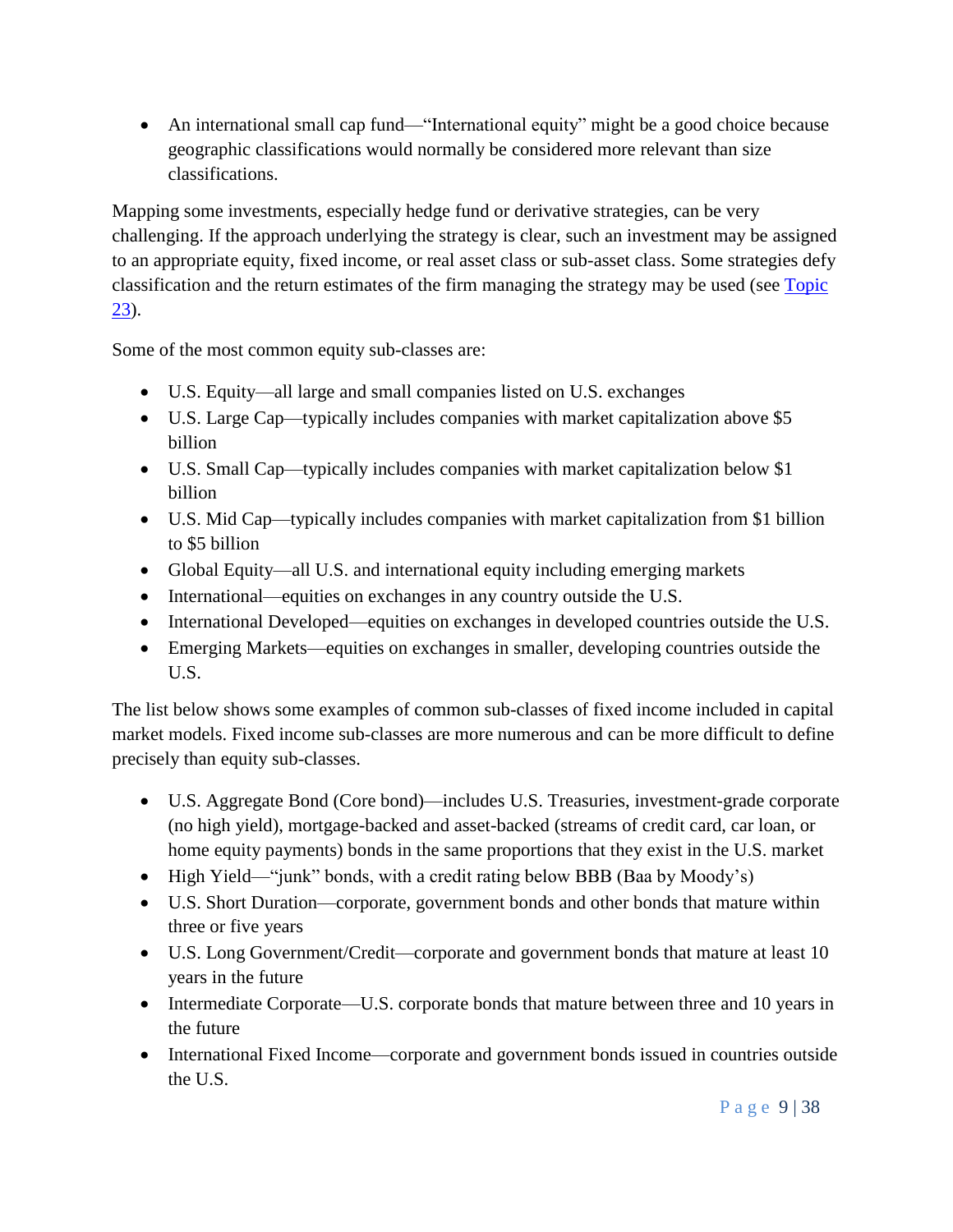- International Fixed Income (hedged)—corporate and government bonds issued in countries outside the U.S. with currency risk hedged
- World Bonds—corporate and government bonds from all countries
- Emerging Market Debt—bonds issued by companies and governments of smaller, developing countries

The list below shows some examples of common sub-classes for alternative investments. Subasset classes for alternative investments can be very general, such as hedge funds (includes a wide variety of different strategies), or very specific, such as "long equity hedge funds" (hedge funds that derive returns mostly by investing in stocks that are expected to perform well).

#### Real Assets

- Real estate—residential, retail, industrial, and office space properties
- Direct real estate—real estate owned directly rather than through a fund
- Real Estate Investment Trusts (REITs)—publicly traded equity securities in companies that are based on real estate investment
- European real estate—properties in European countries
- Global infrastructure—investment in equity or debt for infrastructure projects around the world
- Farmland—direct investment or investment in funds owning land that produces food

#### Other Alternatives

- Private equity—equity investment in companies that are not publicly traded
- Hedge funds—a conglomeration of a wide variety of strategies that generally restrict investment to institutional and high-net-worth individuals
- Global macro hedge funds—strategies that attempt to invest in any kind of market at the right time based on macroeconomic information
- Commodities—investments in a wide variety of products related to food, energy, or metals like wheat, cattle, copper, gold, oil, or natural gas. Investment can be made directly, but most commodity investment is done through a futures market.
- Oil (a commodity)—investment in oil or oil futures

[Return to TOC](#page-3-0)

## <span id="page-9-0"></span>Topic 4: Asset allocation basis: most recent versus investment policy targets.

The plan's asset allocation is one factor used in determining a plan's expected return. Pension plans typically have a formal investment policy statement [\(IPS\)](#page-31-0) that describes the broad asset classes in which the trustees can invest, along with a percentage range of allocation to each asset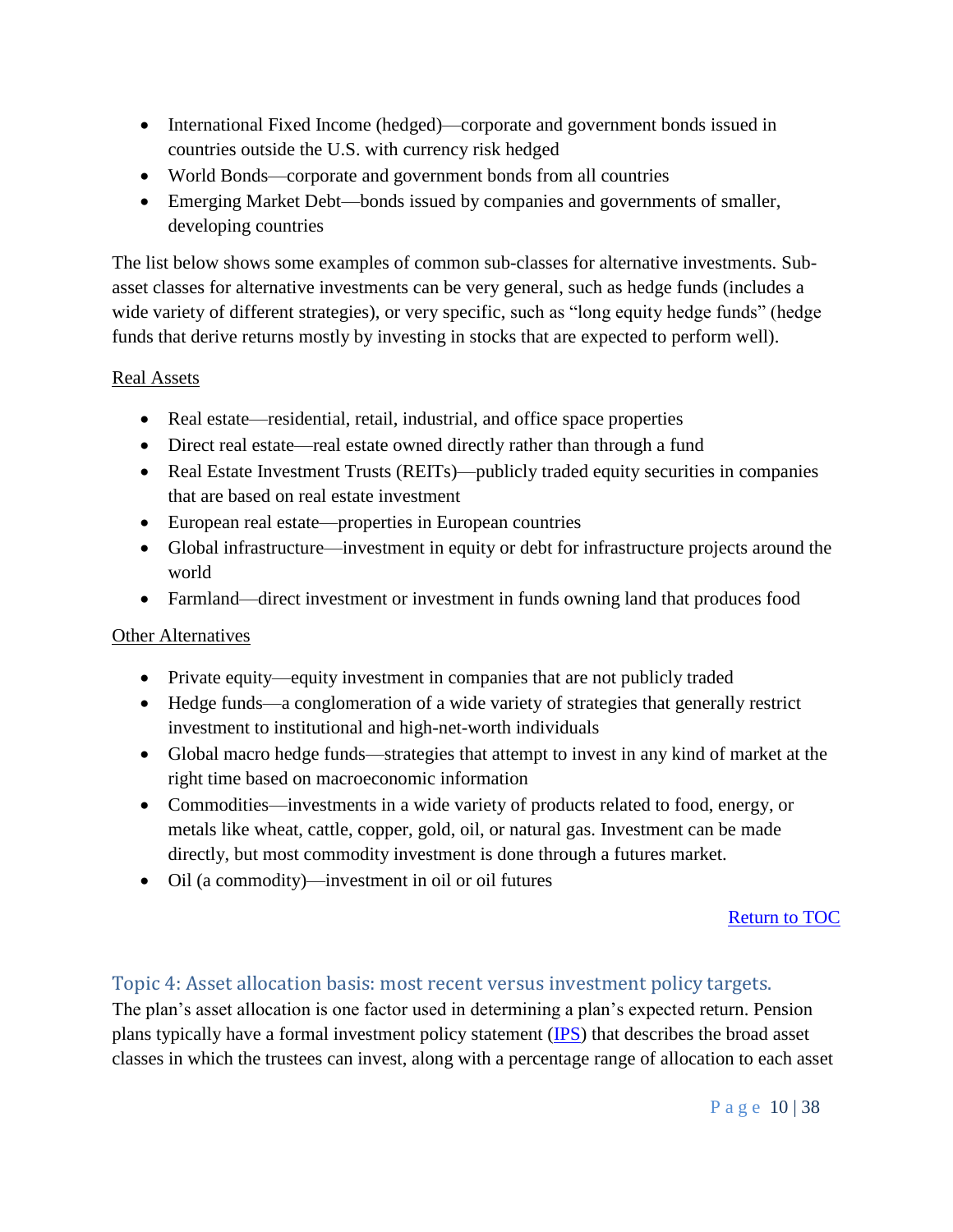category. This statement defines the plan's target asset allocation at the time of valuation. Three possible scenarios are:

- 1. The plan has an investment policy statement and the actual holdings are as stated in the policy: The asset allocation used for determining the expected return probably reflects the current allocation unless the allocation is to be changed in the future. (See [Topic](#page-10-0) 5)
- 2. The plan does not have a formal investment policy statement: The actual asset allocation is used to determine an expected return. If the asset allocation will change in the future an average allocation over time might be used.
- 3. The asset allocation differs significantly from the policy statement: Understanding the reasons for the discrepancy helps determine whether the divergence is temporary or long term. If it is temporary, an assumed asset allocation aligned to the target allocation might be used. If the divergence is permanent, the assumed asset allocation would probably be based on the actual holdings.

In some cases, the IPS might only address the allocation between major asset classes, while not specifying how these allocations are divided among various sub-asset classes. The actual asset allocation for a pension fund can be used to identify an appropriate percentage allocation to asset and sub-asset classes for which a capital markets model develops explicit return expectations. For instance, the IPS may define a target of 60% and an allowable range of 40%-75% for equities, while the actual asset allocation includes small cap, large cap, international, and emerging market strategies. The actual allocation to each of those sub-asset classes can be used to determine an appropriate allocation to each sub-asset class for the analysis used to develop a return assumption.

#### [Return to TOC](#page-3-0)

## <span id="page-10-0"></span>Topic 5: Adjustments for potential future changes in asset allocation.

Sometimes a pension plan's asset allocation is be expected to change over time. Situations in which this might occur include the following:

- The plan sponsor has decided to adopt a new investment strategy, and rather than implementing it all at once, will phase it in over a period of time.
- The plan population is maturing, and increasing cash outflows will make it advisable to adjust the asset allocation in the coming years.
- The investment policy statement calls for an asset allocation that changes dynamically based on the plan's funded ratio or other metric that is expected to change over time.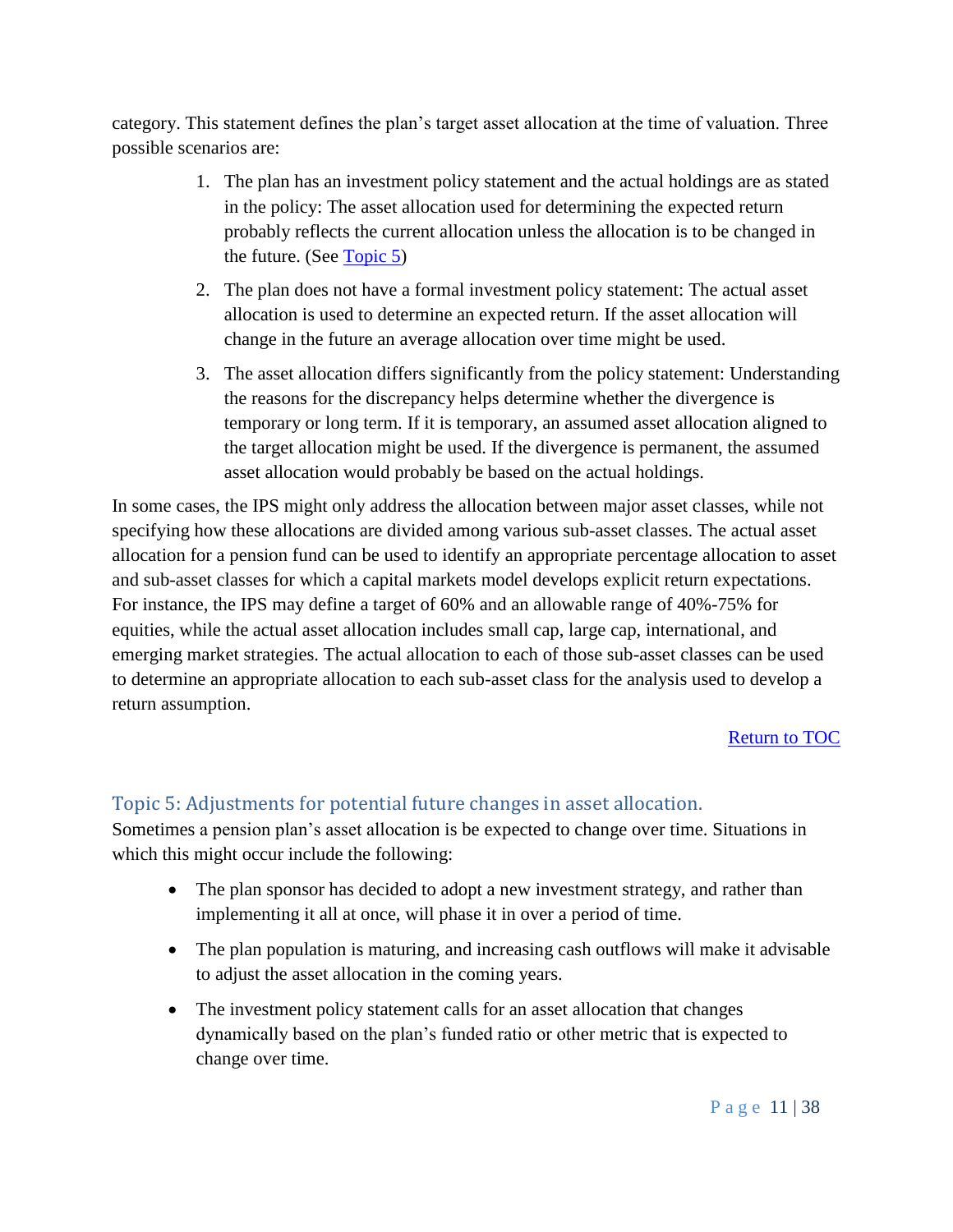• A change is planned either into or out of an illiquid asset class such as private equity that may only be accomplished gradually.

The purpose of an actuarial measurement will help guide the decision about how to reflect these kinds of changes in an expected return assumption. If the measurement is a snapshot of the plan status at a single point in time (e.g., the actuarial accrued liability for a public or multiemployer plans) or is being used to determine corporate pension expense under Financial Accounting Standards Board (FASB) Accounting Standards Codification (ASC) 715, it is usually considered appropriate to disregard anticipated future changes in the asset allocation. However, if the measurement is being used to develop a long-term contribution budget or other multi-period measure, it may be considered appropriate for the expected return assumption to take into account the anticipated changes. If the measurement is being used to satisfy funding, accounting, or other disclosure requirements, typically the applicable rules and regulations are considered.

If an actuary decides to reflect anticipated changes in the asset allocation in the expected return assumption, three ways he or she might accomplish this are:

- Development of a blended expected return assumption consisting of a single rate that reflects both the current and expected asset allocations.
- Use of a select-and-ultimate expected return assumption that anticipates different levels of investment returns for different future time periods.
- Basing the expected return assumption entirely on the anticipated future asset allocation, assigning no weight to the current allocation.

When the future asset allocation is expected to differ from the current allocation following a pattern of changes that is known in advance, developing a blended expected rate of return might approximate the impact of the change. This blend considers both the timing of future plan cash flows and the timing of the expected changes in the investment mix. For example, if an actuary expects the current investment mix to produce an average rate of return of 7.5%, and the plan will migrate to a new allocation that the actuary expects will produce an average rate of return of 7.0%, the actuary might very well choose to value the liabilities using an expected rate of return that falls between these expectations. The weighting of the two endpoints depends on how quickly the asset allocation is expected to change and the timing of projected plan cash flows.

A select-and-ultimate assumption uses different rates of return for different future time periods. For example, if the investment mix is expected to change three years in the future, the assumption could anticipate one level of return for the next three years and a different level of return after that. An actuary might also choose to develop a select-and-ultimate assumption that consists of several different rates covering different time periods. For example, if a maturing plan is expected to gradually shift into more fixed income and cash equivalents, the actuary might choose a select-and-ultimate assumption that consists of a series of three- or five-year intervals, with a steadily decreasing return expectation applying to each successive interval.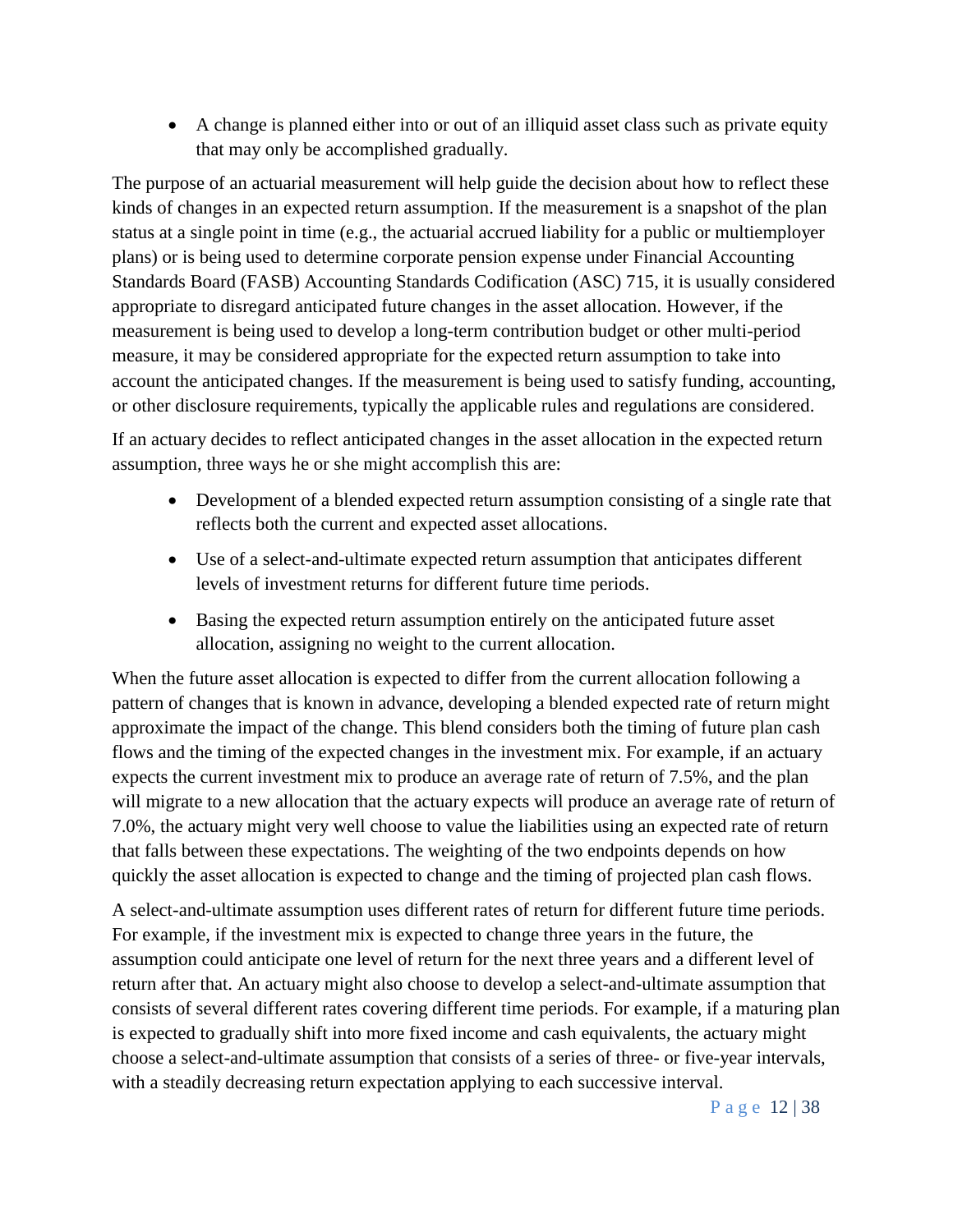In some instances, the actuary might simply base the expected return on the asset allocation that is expected in the future, with no weight given to the current allocation. For example, if a plan is gradually moving a substantial portion of its assets into a private equity placement, the ultimate allocation once the transition is complete may be the most relevant.

[Return to TOC](#page-3-0)

# <span id="page-12-0"></span>Topic 6: Impact of volatility and correlations on total portfolio return.

When developing an expectation for the total portfolio return based on the expectations for individual asset classes, it is important to understand whether the individual asset class expected returns are given on arithmetic or geometric basis. The portfolio's expected geometric return will be lower than the expected arithmetic return due to the impact of volatility. The higher the volatility of a portfolio, the bigger the difference between the expected geometric return and the expected arithmetic return.

The expected arithmetic return for a portfolio might well be calculated as the asset-allocationweighted-average expected arithmetic return for each of the asset classes. However, the calculation is not as simple for the expected geometric (compound) return, which depends on:

- the assumed distribution of returns:
- the assumed correlations between returns for different asset classes:
- the assumed relationships between returns for different years; and
- the time horizon.

Two basic approaches to calculating the expected geometric return for a portfolio are:

1. Assume independent and identically distributed lognormal returns. Using the assumed correlations and the standard deviations for each asset class, the standard deviation of the portfolio is calculated directly. The expected geometric return over a long time horizon is calculated based on the arithmetic return and the standard deviation of the portfolio. An illustration of these calculations for a portfolio with two asset classes is shown in the table below.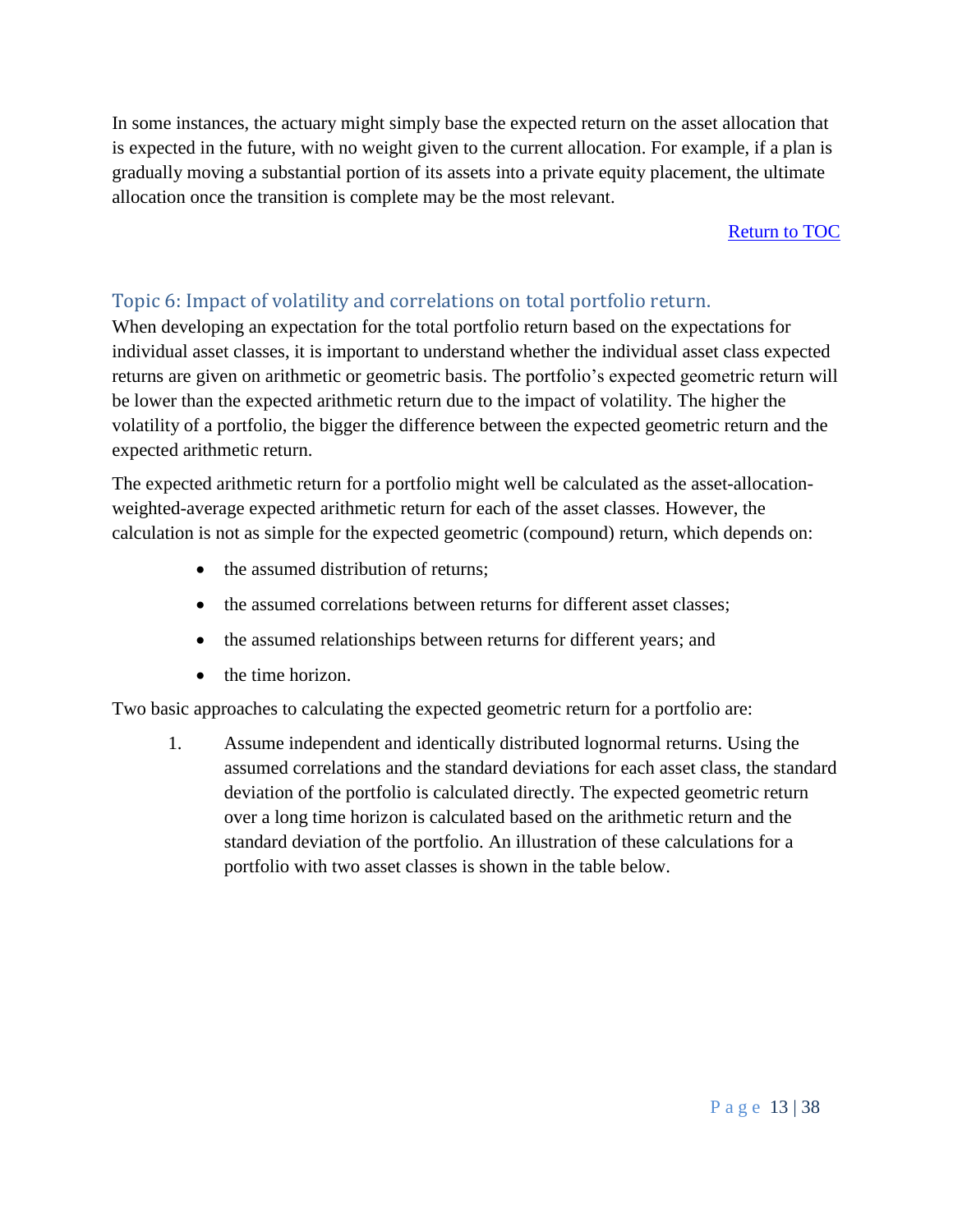| <b>Asset Class</b>                  | <b>Arithmetic</b><br><b>Return</b> | <b>Geometric</b><br><b>Return</b>              | <b>Standard Deviation</b>  | <b>Portfolio Allocation</b> |  |
|-------------------------------------|------------------------------------|------------------------------------------------|----------------------------|-----------------------------|--|
| <b>Equity</b>                       | 8.0%                               | $6.7\%$                                        | 17.0%                      | 60%                         |  |
| <b>Bond</b>                         | 3.5%                               | 3.3%                                           | $6.0\%$                    | 40%                         |  |
|                                     |                                    |                                                | Correlation $= 20\%$       |                             |  |
| <b>Portfolio Arithmetic Return</b>  |                                    | $0.6 * 8.0\% + 0.4 * 3.5\% = 6.2\%$            |                            |                             |  |
| <b>Portfolio Standard Deviation</b> |                                    |                                                | $(0.6^2 * 17\%^2 +$        |                             |  |
|                                     |                                    | $2 * 0.6 * 0.4 * 17\% * 6\% * 20\% +$          |                            |                             |  |
|                                     |                                    | $0.4^2 * 6\%^2$ <sup>0.5</sup> = 10.94%        |                            |                             |  |
| <b>Portfolio Geometric Return</b>   |                                    | $e^{\Lambda}(ln(1.062) - ln(1 + (10.94\%^2))/$ |                            |                             |  |
|                                     |                                    |                                                | $(1.0622))/2) - 1 = 5.64%$ |                             |  |

The expected geometric return shown above is the median of the distribution. (The geometric return over n years will converge to the median as n becomes large.) The expected geometric return is often approximated by subtracting half of the variance from the arithmetic return. In the example above, that approximation would result in a geometric return of  $(6.20\% - (10.94\% \text{°2}) / 2) = 5.60\%$ .

- 2. Instead of using the simplifying assumptions in the first approach, investment consultants might construct a stochastic model that also incorporates one or more of the following:
	- a. Different distributions for investment returns
	- b. Serial correlations between investment returns in one year and subsequent years (e.g., regression to the mean)
	- c. Changes in capital market assumptions over time
	- d. Dynamic correlations between asset classes

The arithmetic returns, standard deviations, and correlation assumptions are input for all asset classes along with any other assumptions the model requires, and a stochastic projection of the portfolio is run for an appropriate time horizon. The result of the stochastic modeling process is a probability distribution of geometric returns for the desired time horizon, and the 50<sup>th</sup> percentile might be considered an estimate of the expected geometric return.

> P a g e 14 | 38 [Return to TOC](#page-3-0)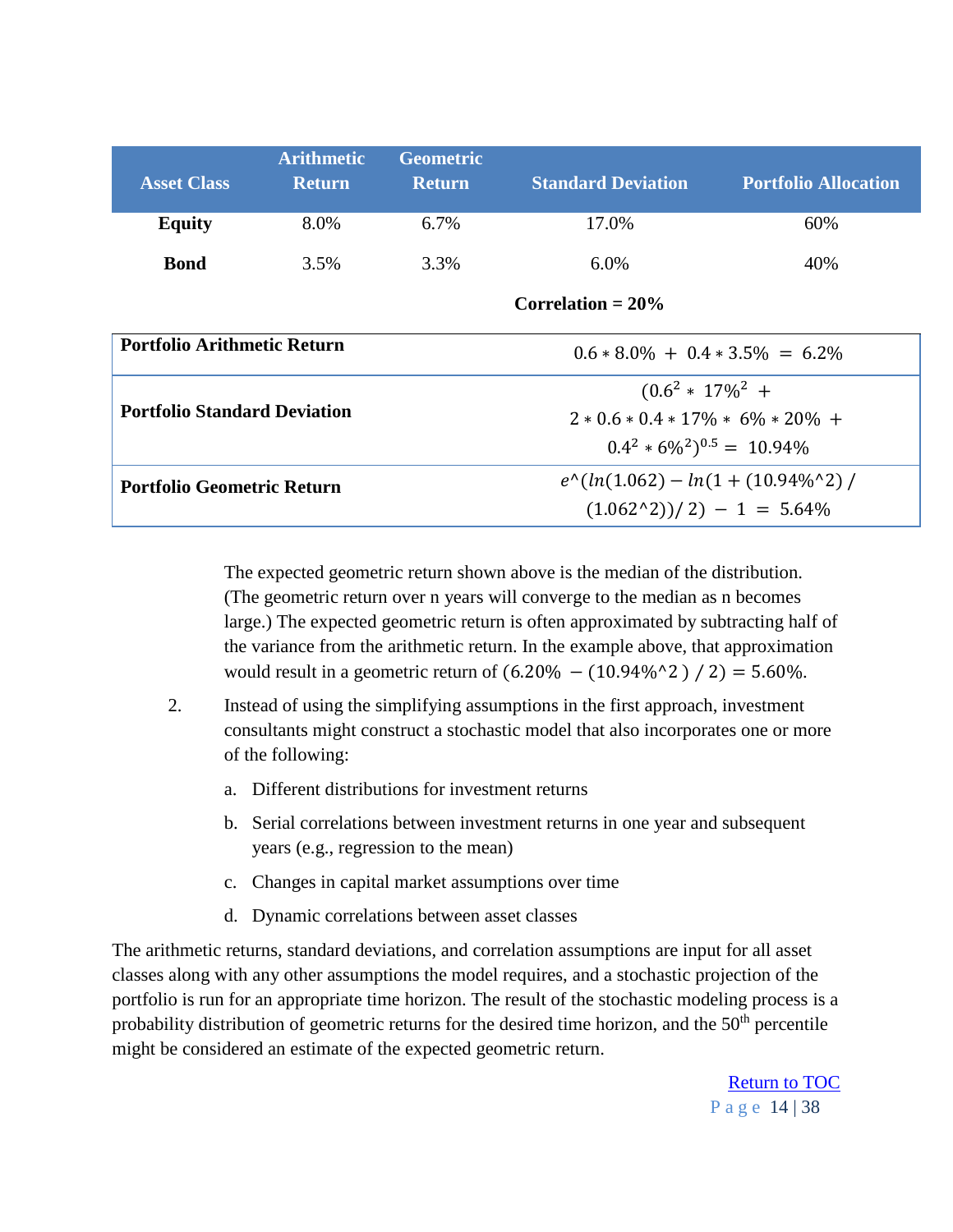# <span id="page-14-0"></span>Topic 7: Use of historical data.

 $\overline{a}$ 

Historical returns (and other capital market information) provide helpful data for thinking about future returns, but average returns from historical periods are not, by themselves, strong indicators of future returns. However, an analysis of historical data for components of return forecasts—yields, price/earnings (P/E) ratios, earnings growth relative to GDP growth, inflation, etc.—are used in conjunction with historical returns to understand how current levels of those factors might affect the individual components that make up an investment return assumption.<sup>1</sup>

Estimates of volatility and correlations, in contrast to returns, are often based primarily on historical information. Using history as a primary indicator of the future for these variables is relatively common. There are different opinions about what historical period is most relevant the more history used, the larger the dataset, but the more distant the capital market environment is, on average, from the world today. Historical periods should cover a full market cycle (bear market, recovery, and bull market), which may be five to 20 years.

Different models for forecasting investment returns incorporate historical information in different ways. Several ways in which historical information are used:

- The mean for future returns (or interest rates) may be assumed to fully or partially revert to the historical mean over some period. Different experts may have different opinions about whether this is a reasonable assumption. While the historical mean provides an objective and potentially reasonable level for the mean to revert to, the future is likely to be different than the past. Levels of economic growth, demographic trends, globalization, monetary policy, dividend and buyback policies, changes in interest rates, and other factors will be different in the future than in the past.
- The mean for a future return is sometimes assumed to equal the historical mean. However, for most asset classes, current market conditions such as equity prices, anticipated levels of economic growth, interest rates, or expected inflation are better indicators of future returns.
- Historical risk premiums may be added to forecasted risk-free rates. For example, a calculation of the historical risk premium for equities relative to 10-year Treasury yields (or returns) can be determined based on historical data. This premium might be added to the current 10-year Treasury yield or a recent average of 10-year Treasury yields or an expected future average for 10-year Treasury yields. A more extensive "building block" approach might build up returns with inflation plus real interest rate plus term premium plus equity premium or

<sup>&</sup>lt;sup>1</sup> See https://www.researchaffiliates.com/documents/IWM Jan Feb 2012 Expected Return.pdf for an example of an analysis that considers past historical data in the development of a return expectation.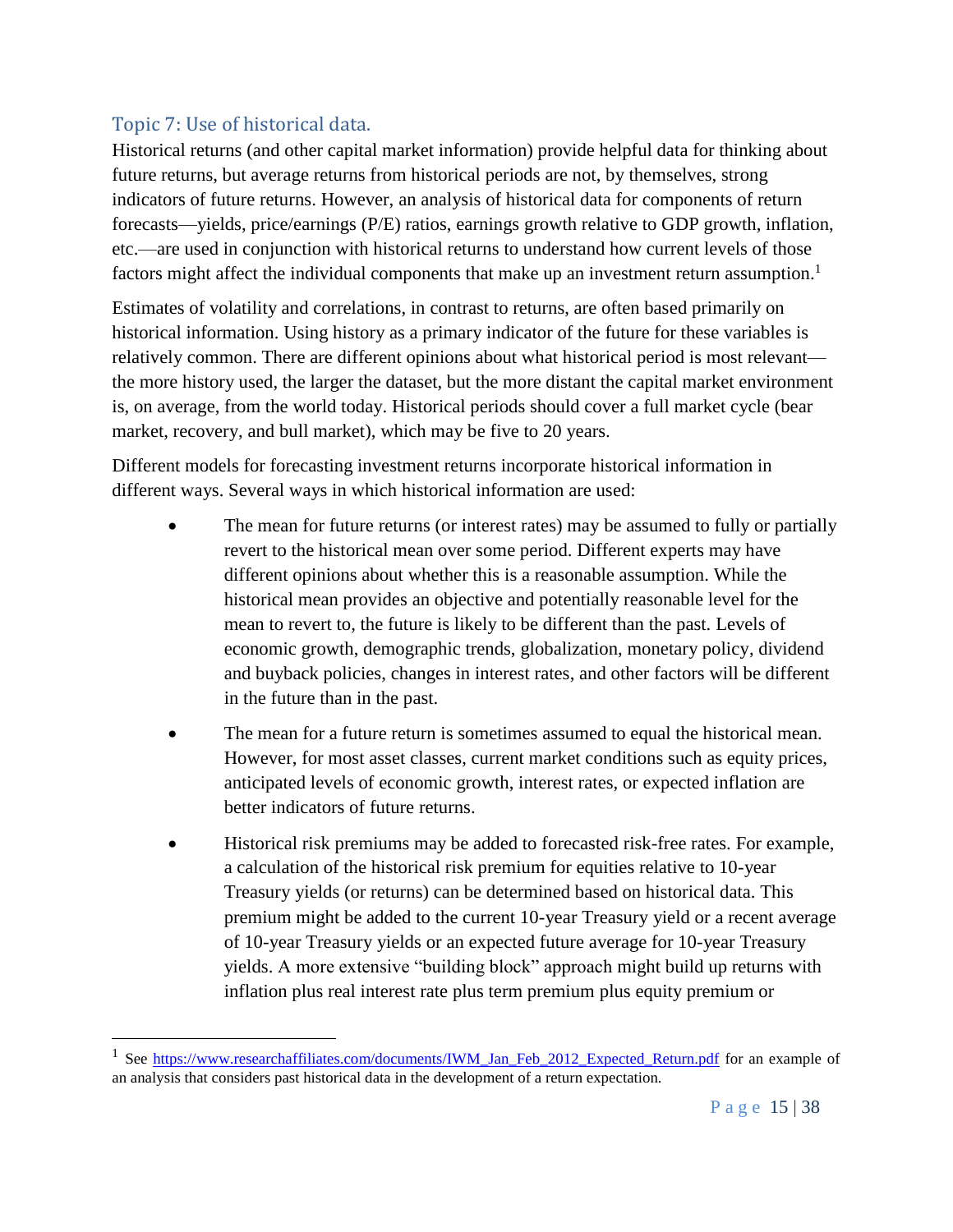something similar. This approach provides a useful structure for estimating future returns. However, historical risk premiums can vary for many reasons and may not be good indicators of future risk premiums for the same reasons described above.

• Historical market data can be useful for other purposes, such as analysis of relationships and trends in economic and other capital market indicators. Some forecasting models are built based on such market data analysis. For example, regression analysis may be helpful in identifying relationships between private and public equity returns. Also, the "normal" yield curve shape assumed for a model may typically be based on historical analysis.

In some cases, historical information might not be used at all for estimating future returns. By itself, the use of historical data (or the lack of its use) is not an indicator of an appropriate or preferable process. However, in general, more sophisticated methods do not tend to use historical return information as a primary factor for estimating future returns.

[Return to TOC](#page-3-0)

## <span id="page-15-0"></span>Topic 8: Reflecting targeted rates of return from an investment policy statement.

A very simple approach for determining expected returns is using a targeted rate of return specified in an investment policy statement  $(IPS)$  for the plan. However, this rate would not take into account current market conditions and might not bear any relationship to a reasonable return expectation. It might represent a minimum goal or could be an unrealistically high goal that would not be an appropriate assumption without further analysis.

[Return to](#page-3-0) TOC

# <span id="page-15-1"></span>Topic 9: Reflecting time horizons for determining expected returns.

The validity of future return forecasts depends to some extent on the time horizon for the forecast. For instance, fixed income returns are relatively predictable over periods related to their maturity, as described in [Topic](#page-21-0) 16. Equity returns are less predictable, but returns over 10-20 years have been shown to be correlated with price/earnings (or other similar) ratios. Shorter- or longer-period equity returns are not so closely related to P/E ratios at the beginning of the period. Because P/E ratios are the inverse of earnings yields, both future fixed income and equity returns are related to current yields and prices.

As the time horizon for a return forecast extends beyond 15-20 years, current market conditions (yields and prices) will have less relevance; it might be appropriate for forecasts extending decades in the future to incorporate long-term fundamental expectations, such as the level of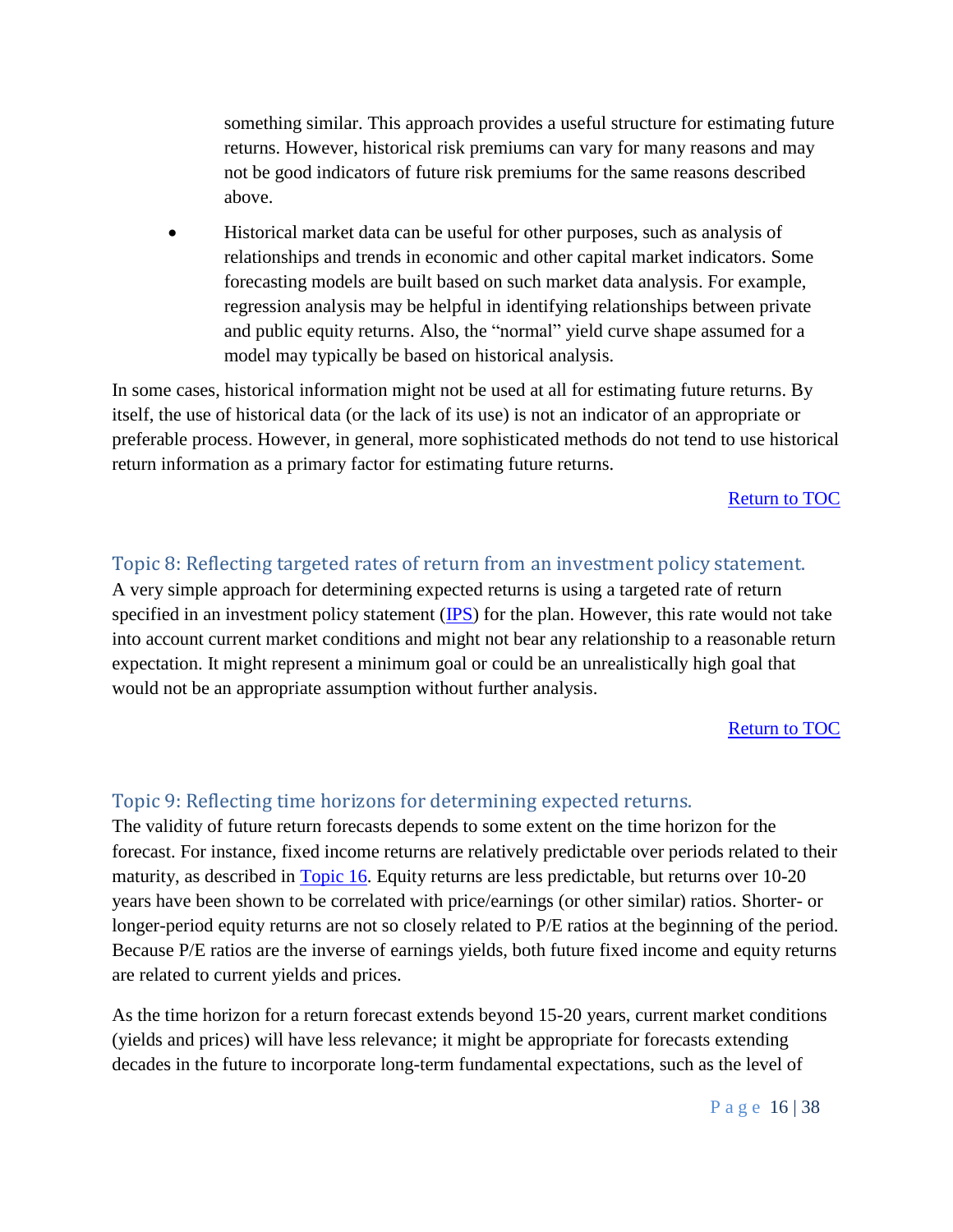sustainable economic growth. Such long-term expectations might be based on reversion to historical means or other considerations, and the period of transition from current conditions to assumed long-term equilibrium state is an important consideration.

#### [Return to TOC](#page-3-0)

#### <span id="page-16-0"></span>Topic 10: Use of different return expectations for different time periods.

An expected return assumption is applied to discount expected benefit payments to determine an actuarial liability for public and multiemployer plans. Because the expected returns might be different for different periods in the future, the same asset allocation could result in different effective discount rates for two pension plans with different benefit payment patterns. For many plans, the benefit payments for the next 10 years are likely to account for 40%-50% of the liability and therefore the returns expected over the first 10 years have a particularly significant effect on the liability.

Investment forecasts often assume some amount of reversion in prices or yields. For example, a forecast might assume that the equity P/E level will revert halfway to its historical average over the next 10 years. A forecast for fixed income returns might assume that 10-year bond yields will increase to a historical average over the next 10 years. A forecast that assumes these kinds of adjustments is likely to have different return expectations for periods after the first 10 years. The forecast returns after 10 years depends on the anticipated P/E and yield levels at the beginning of those future periods.

If a plan is valued on a date where bond yields are low and equity prices are high, a relatively low level of return might be assumed for the first 10 years. After 10 years, the return forecast could be higher if the forecast assumes that prices will drop and yields will increase. The bigger the adjustment that is assumed during the first 10 years, the lower the return expectation will be for that period, and consequently the higher the return expectation might be after the initial 10 year period.

When expected returns differ for different time periods, alignment of the expected returns with each future cash flow (benefit payment) from the plan might be done. This might be accomplished through the use of a select-and-ultimate return assumption. Alternatively, a single equivalent discount rate could be developed based on the expected benefit payments associated with either the present value of benefits or the accrued actuarial liability. Note that for a given set of return expectations, the single equivalent discount rate might be different for plans that have the same asset allocation but different maturity profiles.

[Return to TOC](#page-3-0)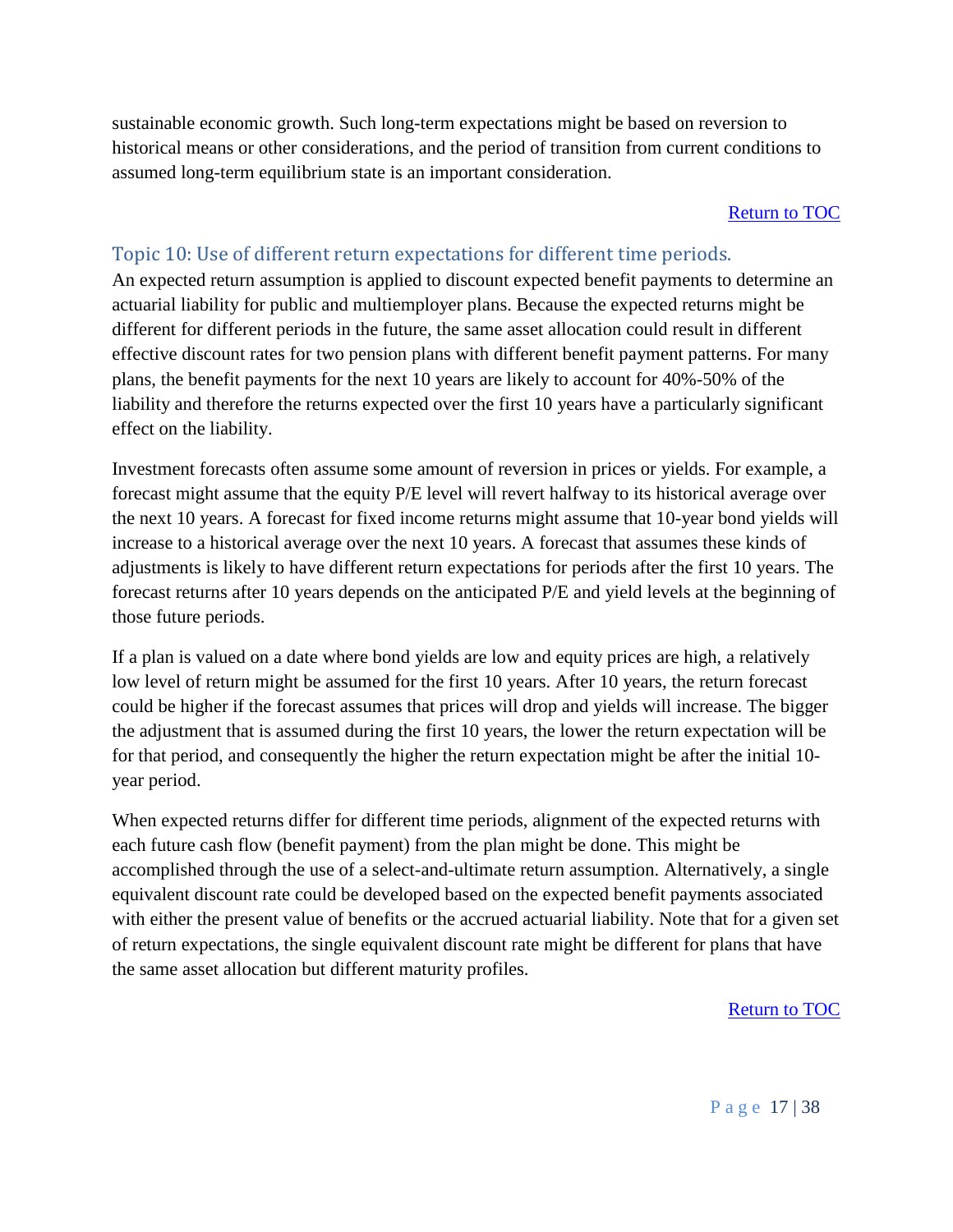## <span id="page-17-0"></span>Topic 11: Data to support an inflation expectation.

Several different sources are readily available. One common estimate of market-based inflation expectation is the difference between the yields on nominal Treasury securities and Treasury Inflation Protected Securities (TIPS). This is often referred to as "break-even" inflation. Although break-even inflation is not viewed conceptually as a market expectation, the difference in yields for 10-, 20-, and 30-year securities provide an inflation estimate over each of those time frames. The yields on these securities are published by the Federal Reserve at [http://www.federalreserve.gov/releases/h15/data.htm.](http://www.federalreserve.gov/releases/h15/data.htm)

Alternatively, some government sources publish other estimates of inflation. The Federal Reserve (http:/[/www.federalreserve.gov\)](http://www.federalreserve.gov/) has expressed an explicit inflation target of 2% measured by the annual change in price index for personal consumption expenditures (PCE). The Federal Reserve Bank of Cleveland publishes monthly forecasts of inflation for different time horizons at [http://www.clevelandfed.org.](http://www.clevelandfed.org/) Finally, the Congressional Budget Office (CBO) publishes a 10-year economic outlook, in which inflation is one of the fundamental variables that is forecast for the next 10-year period (see http:/[/www.cbo.gov](http://www.cbo.gov/) ).

Office of the Chief Actuary [\(https://www.ssa.gov/OACT/index.html](https://www.ssa.gov/OACT/index.html) ) of the Social Security Administration publishes the annual OASDI Trustees Report. As part of the documentation of key assumptions, it contains a report on economic assumptions that forecasts inflation and real GDP growth.

#### [Return to TOC](#page-3-0)

# <span id="page-17-1"></span>Topic 12: Coordination of inflation assumptions by actuary and investment consultant.

Often, the capital market assumptions used by an investment consultant to develop the expected return for a portfolio incorporate a different inflation assumption than the inflation assumption used to project the benefit payments in the actuarial valuation. This discrepancy may be important in light of the requirement to use consistent economic assumptions under ASOP No. 27. Therefore, a careful assessment of rationale for both inflation assumptions is warranted before evaluating the options described below.

The significance of the real rate of return for the plan being valued is appropriately considered. The real rate of assumed return is significant for most pension plans. For a plan with benefits based on final salaries and with a fully inflation-sensitive cost-of-living adjustment (COLA), the inflation assumption does not have a material impact on the results if the real rate of return is not changed. However, for plans with caps or ceilings on the COLA, or for those with fixed COLAs, the nominal levels of both inflation and expected return are important. In that situation the consistency of the inflation assumption used by the actuary when determining the expected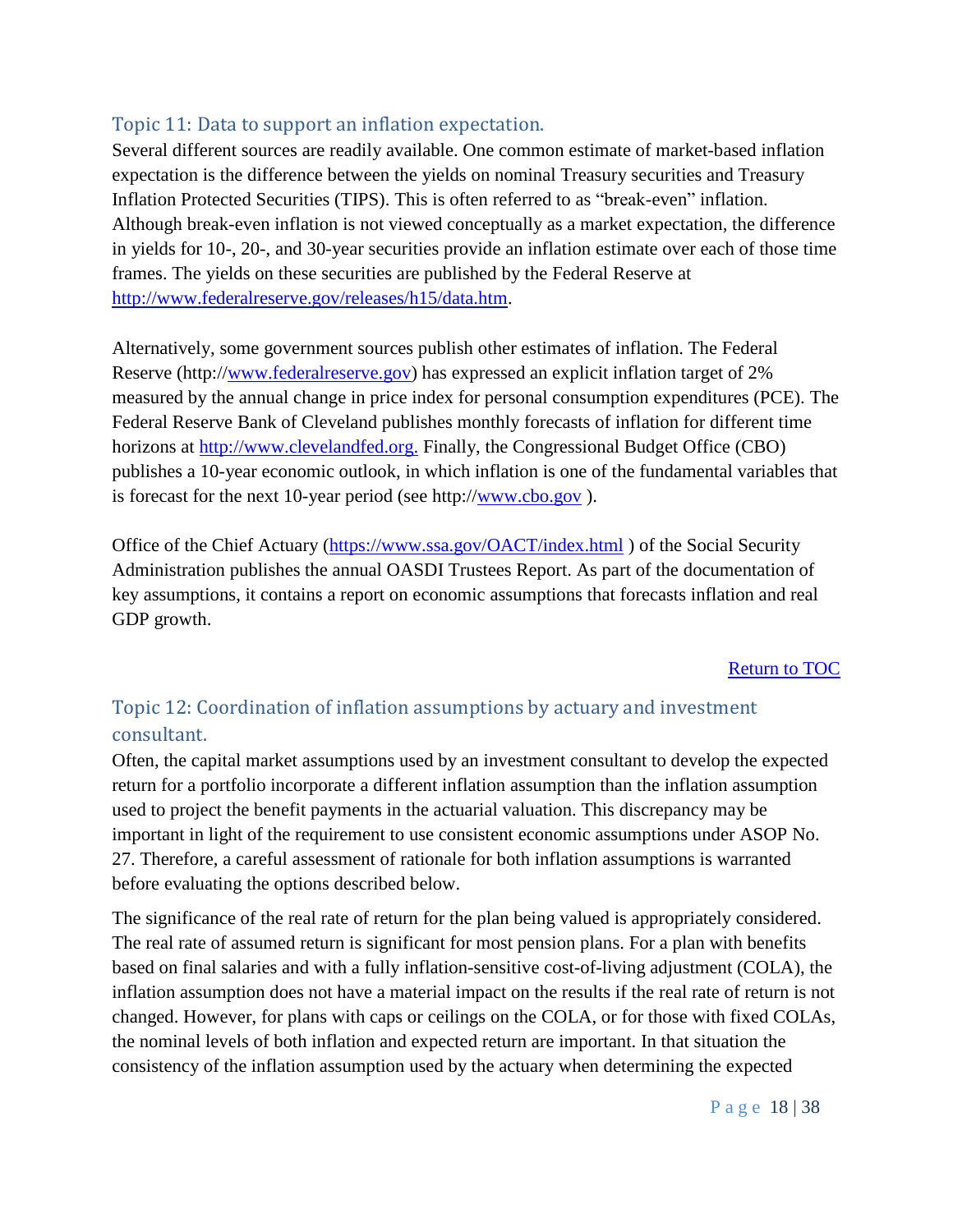benefit payments and the inflation assumption underlying the investment consultant's model is more significant.

The following approaches are considered to coordinate the actuary's assumption and the investment consultant's assumption for inflation.

1. Making no adjustment to the investment consultant's return forecast or the actuarial assumptions used to project the benefit payments

This approach is straightforward and probably quite common. However, there are two potential problems with it:

- The expected real rate of return is not reasonable when the actuary's inflation assumption is subtracted from the investment consultant's return assumption.
- The expected rate of return (both real and nominal) determined by an investment consultant is likely to be different if a different level of inflation was used in the capital markets model. Unless the difference in assumptions is small, the other options described below might be considered.
	- 2. Subtracting the investment consultant's inflation assumption from the expected rate of return to get an expected real rate of return and add that number to the actuary's inflation forecast.

This approach is useful if the plan liability is fully or mostly inflation-sensitive (e.g., if the plan depends on final salary and provides inflation-sensitive COLAs). However, it should be noted that most investment consultants forecast nominal rates of return rather than real rates of return, and expected real rates of return are likely to be different if based on a different level of future inflation. In other words, the real rate of return in a forecast changes if the assumed inflation rate is changed. Also, for plans with fixed-rate or constrained COLA provisions, more attention to the nominal levels of expected inflation and return may be warranted.

3. Adjusting the inflation assumption (and corresponding assumptions such as payroll growth and salary increase) in the actuarial valuation to be consistent with the inflation assumption in the capital market model used to determine expected future returns.

This approach creates a practical problem for the actuary who might end up needing to adjust inflation and salary assumptions more often than is preferred. Experience study results need to be adapted to the investment consultant's perspective. These challenges indicate this approach has not been in common use. However, it could be the approach that most reliably provides a consistent set of economic assumptions.

4. Suggesting that the investment consultant use the actuary's assumption for inflation as the basis for the capital market forecast.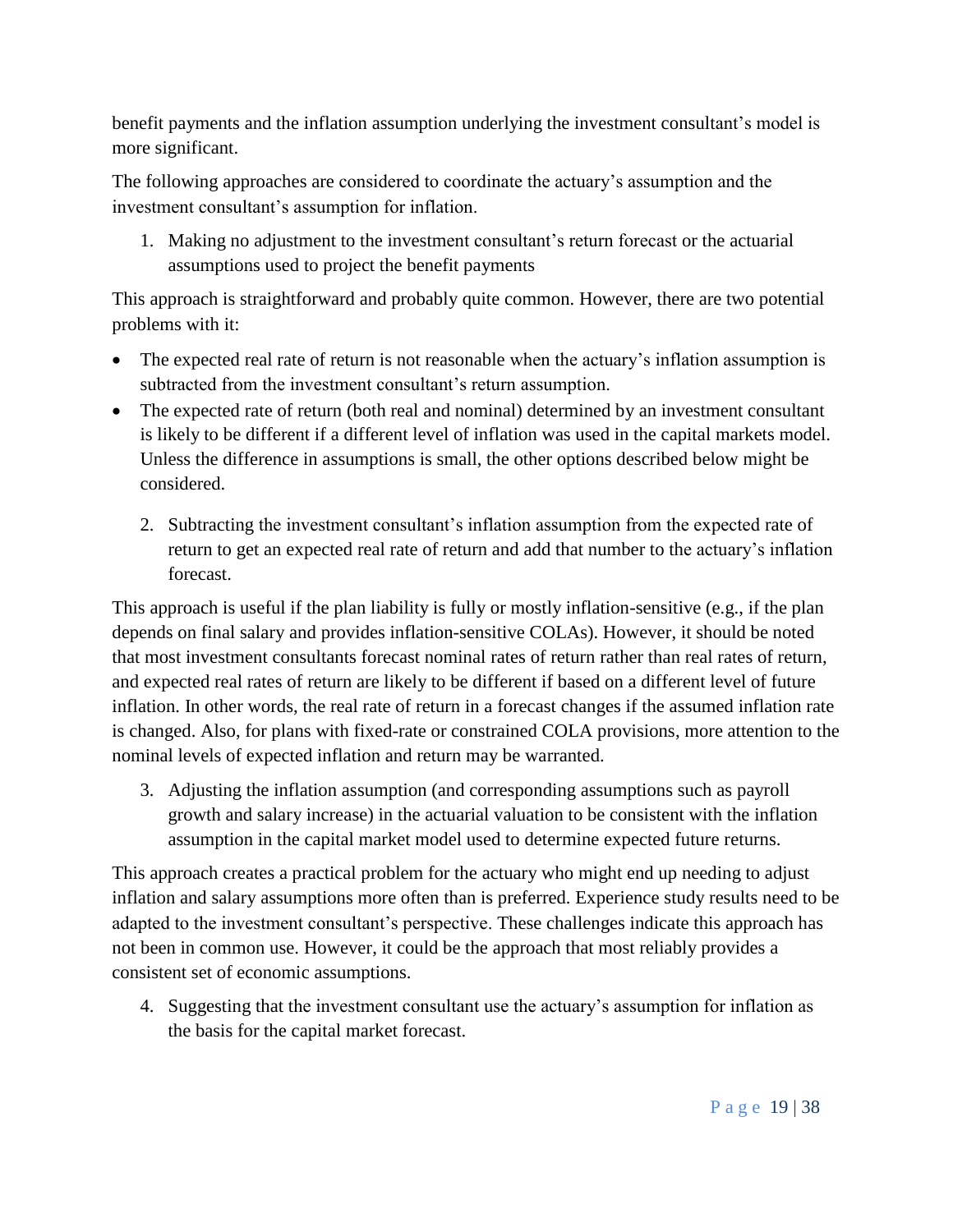Theoretically this provides a consistent set of economic assumptions. However, in addition to the practical issues with getting the parties to agree to this, this approach could compromise the validity of the investment consultant's methodology.

#### [Return to TOC](#page-3-0)

#### <span id="page-19-0"></span>Topic 13: Data to support an assumption for economic growth.

The real rate of economic growth is a key economic indicator and it is inherent in any forecast of the future economic environment and the capital markets' performance. Together with the inflation assumption, it underlies forecasts of future U.S. economic outcomes. Higher growth is associated with higher interest rates, and the rate of growth in profits (earnings per share) is generally considered to be associated with growth in Gross Domestic Product or GDP per capita.

As mentioned in [Topic](#page-17-0) 11, the CBO regularly produces forecasts of the future 10-year economic outlook for which real GDP growth is one of the fundamental economic variables' assumptions.

Other sources include the Bureau of Labor Statistics and the Federal Reserve. The Board of Governors of the Federal Reserve System publishes Supervisory Scenarios for Annual Stress Tests Required under the Dodd-Frank Act annually. The baseline scenario for this required testing of bank holdings companies gives some insight into the Fed's view of the expected future real growth of the GDP, although typically over a relatively short period. This is also a useful source for historical data on real GDP growth.

The Office of the Chief Actuary [\(https://www.ssa.gov/OACT/index.html](https://www.ssa.gov/OACT/index.html)) of the Social Security Administration publishes the annual OASDI Trustees Report. As part of the documentation of key assumptions, it contains a report on economic assumptions that forecasts inflation and real GDP growth.

[Return to TOC](#page-3-0)

#### <span id="page-19-2"></span><span id="page-19-1"></span>Topic 14: Modeling interest rates and the impact on future returns.

As explained in [Topic](#page-6-1) 2, interest rates and changes in rates are fundamental to determining asset prices and therefore are also a significant factor that affects returns. Ignoring investor sentiment and other market factors, a rise in rates will reduce the price of any financial asset (bonds, stocks, real estate, etc.). This relationship negatively impacts returns over a period of rising rates. The impact of interest rates is not as obvious and direct for stocks as for bonds, for example, because the economy may be improving when rates rise, with the resulting improvement in investor sentiment or other market factors offsetting the impact of rising rates on equity prices.

P a g e 20 | 38 Forecasts of fixed income returns usually begin by forecasting the interest rate environment (U.S. Treasury curve) over the desired horizon. Often 10-year Treasury yields will serve as the key point on the yield curve for the forecast. A forecast may be based on a simplified reversion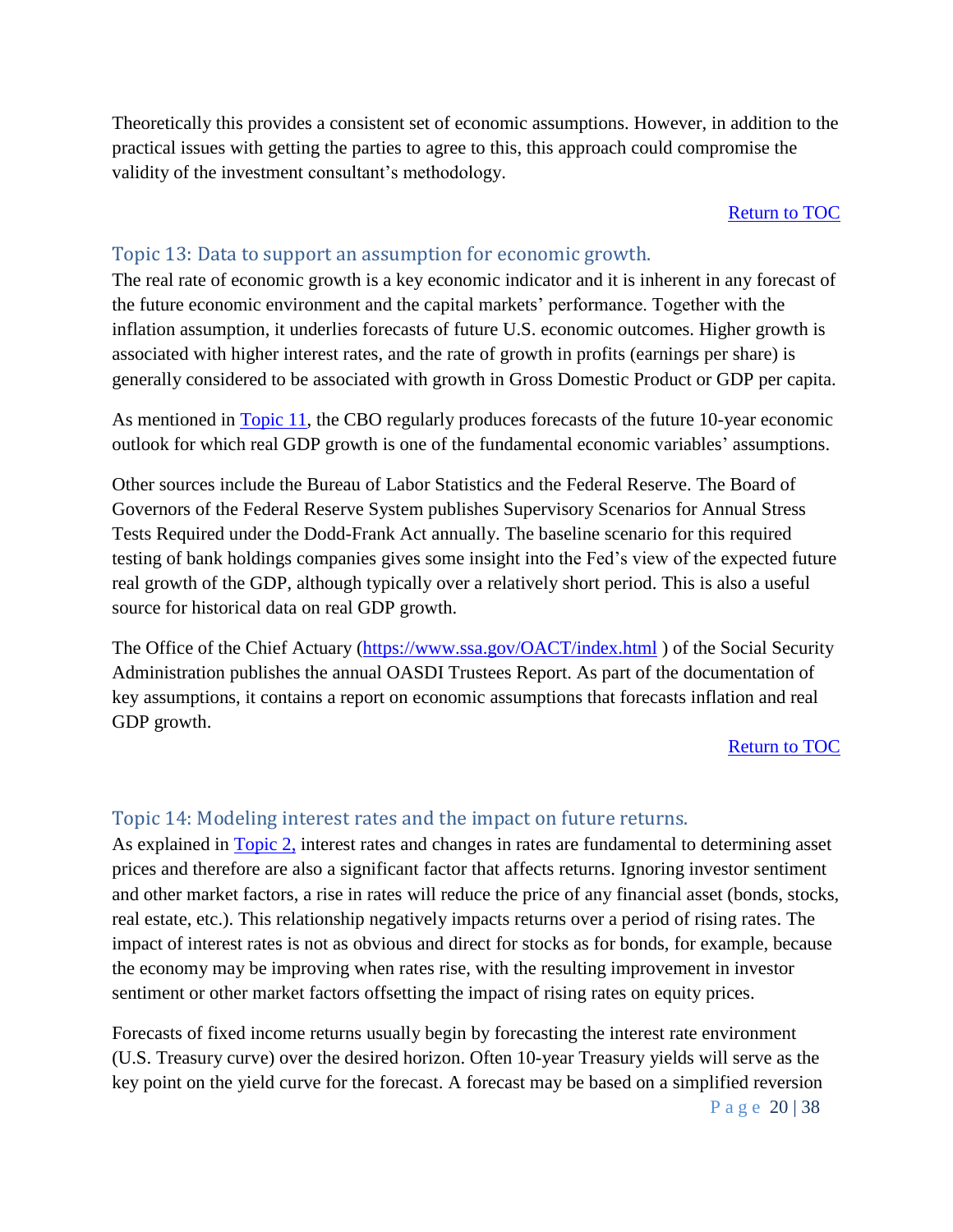to a historical mean or may be based on a particular model for rates (usually with some element of mean reversion) such as CBO's methodology for projecting 10-year Treasury rates (see the Background Paper published in December 2007 [\[https://www.cbo.gov/publication/19349\]](https://www.cbo.gov/publication/19349)).<sup>2</sup>

As described in [Topic](#page-20-0) 15, returns for fixed income asset classes are typically determined directly from the interest rate forecast in a model. However, capital market models often do not incorporate a strong link between interest rates and equity returns despite the conceptual argument referred to above. Because interest rates affect all financial asset prices (regardless of how a particular model treats this relationship), an understanding of the central tendency of interest rates in a model during the forecast time horizon is useful.

Once the central 10-year rate (or other anchor point on the curve) path is determined, the rest of the yield curve can be modeled based on historical data or other models. Both the slope (e.g., the difference between the 1- and the 10-year Treasury rates) and the curvature (e.g., the sum of the 1- and the 30-year Treasury rates minus twice the 10-year Treasury rate) are determined to fill out the entire curve. Historical data for 1-, 10-, and 30-year Treasury rates is readily available from the U.S. Department of the Treasury website, for example as Constant Maturity Treasury (CMT) rates data at the following link: [https://www.treasury.gov/resource-center/data-chart](https://www.treasury.gov/resource-center/data-chart-center/interest-rates/Pages/TextView.aspx?data=yield)[center/interest-rates/Pages/TextView.aspx?data=yield.](https://www.treasury.gov/resource-center/data-chart-center/interest-rates/Pages/TextView.aspx?data=yield)

Future curves for other levels of credit quality (e.g., AA, A, investment grade, etc.) can be determined by applying historical credit spreads either as a single spread or with spreads varying by maturity. In most capital market models credit spreads have a strong correlation with equity returns because investor sentiment that tends to drive up equity prices also tends to tighten credit spreads (i.e., increase the price of corporate bonds). See also [Topic](#page-21-0) 16.

#### [Return to TOC](#page-3-0)

# <span id="page-20-0"></span>Topic 15: Fixed income return expectations: direct calculation or implicit determination based on modeled interest rates.

In the past, it was common practice to develop fixed income returns directly, either by assuming current yields represent future return expectations, using historical return analysis, or using other approaches where the future interest rate environment is not modeled. More recently, forecasting economic fundamentals, including government and corporate interest rates, became part of capital markets models. Fixed income returns are then derived from current and future changes in government rates and credit spreads.

Future returns for a single bond might be directly determined fairly accurately over the period until its maturity by using the current yield. As a bond matures, any price changes are offset by

 $\overline{a}$ 

<sup>&</sup>lt;sup>2</sup> Se[e http://ritholtz.com/2016/07/forecasting-interest-rates-long-run/](http://ritholtz.com/2016/07/forecasting-interest-rates-long-run/) for a discussion of interest rate models and forecasting.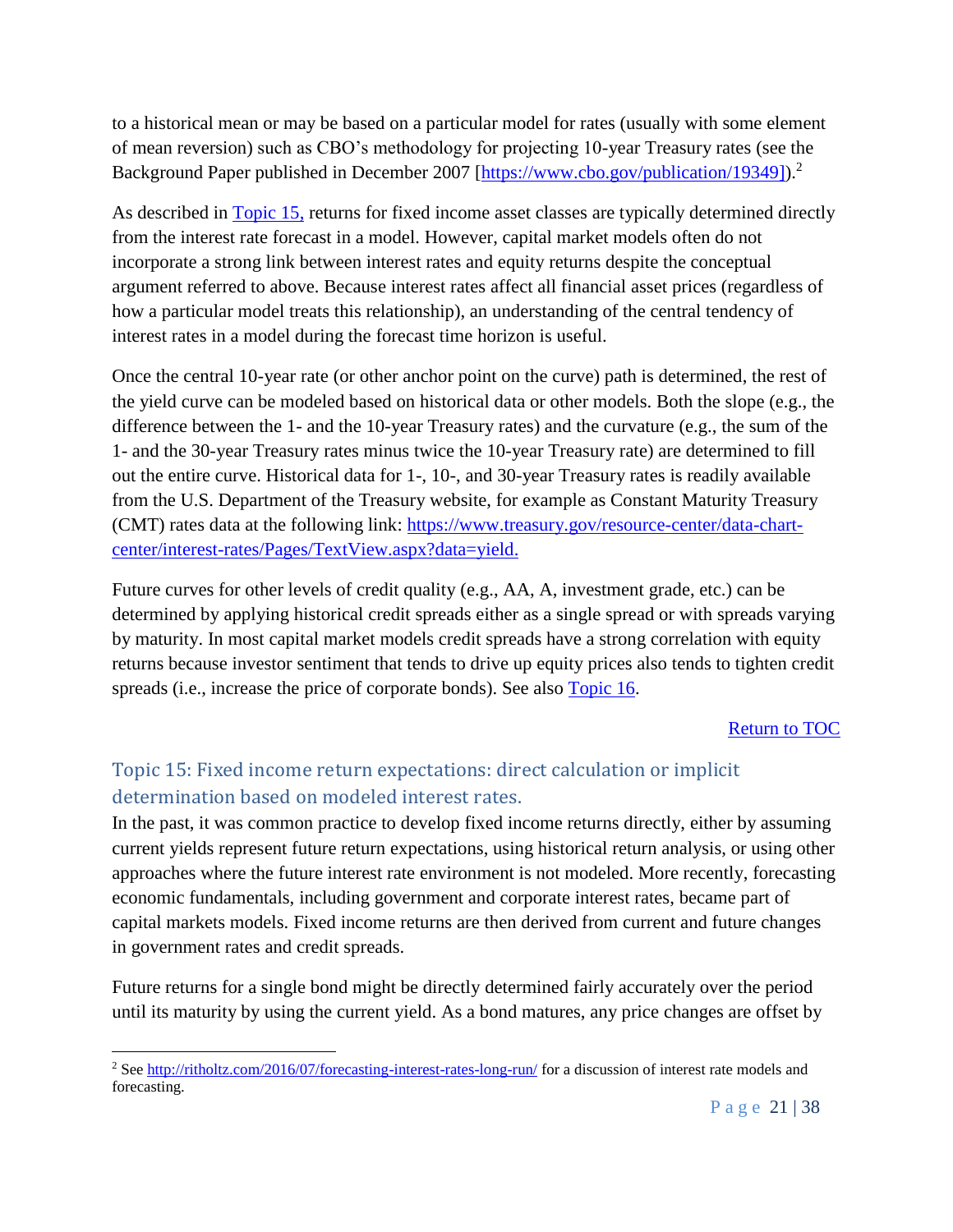the changes in yield that then apply until the maturity date. For bond funds (where the average duration is kept approximately the same), returns tend toward the initial ["rolling yield,](#page-35-0)" which is slightly higher than the yield to maturity over a period equal to about twice the duration—a slightly longer period than the maturity.<sup>3</sup> Thus, for most pension plans, current yield is a good direct indicator for the return over a period approximately equal to the average maturity of the bonds.

Capital market models usually develop fixed income returns indirectly from the future interest rates and credit spreads produced by the model. Determining fixed income returns directly may indicate a more simplistic approach. Such an approach would not effectively model the impact of changes in interest rates on returns over periods that are materially longer or shorter than the average bond maturity period. As described in the paragraph above, future fixed income returns are able to be determined with a fair amount of accuracy over periods related to their maturity/duration without sophisticated modeling. However, for periods that are different than the period until maturity of the bonds, modeling rates and spreads and estimating future returns from modeled rates and reflecting investment's duration is generally preferred for most capital market models.

[Return to TOC](#page-3-0)

# <span id="page-21-0"></span>Topic 16: Return expectations for different credit quality (e.g., Treasury, corporate/credit, high yield).

When modeling the future interest rate environment, U.S. Treasury rates can be a good starting point. One approach to constructing the future long-term U.S. Treasury term structure and the transition from the current treasury curve is described in [Topic](#page-19-2) 14.

For credit quality above high-yield ("junk") bonds, a future corporate or credit yield curve term structure might be constructed by adding credit spreads for the desired credit quality to the assumed underlying Treasury curve. The spreads are often based on historical analysis and can be graded across different maturities. Long-maturity investment-grade credit spreads have historically been higher than spreads for shorter maturities.

Returns could be calculated based on the assumed transition from current yields to the assumed long-term credit/corporate yield curve. This process is described in [Topic](#page-20-0) 15.

Returns for some fixed income investments might be based on a linear combination of government and credit yields. For example, an asset class benchmarked to Bloomberg Barclays U.S. Aggregate Government/Credit Long Index may have an equilibrium yield comprised of 40% Government Long yield assumption and 60% Long Credit yield assumption.

 $\overline{a}$ <sup>3</sup> Se[e http://www.cfapubs.org/doi/pdf/10.2469/faj.v71.n2.4.](http://www.cfapubs.org/doi/pdf/10.2469/faj.v71.n2.4)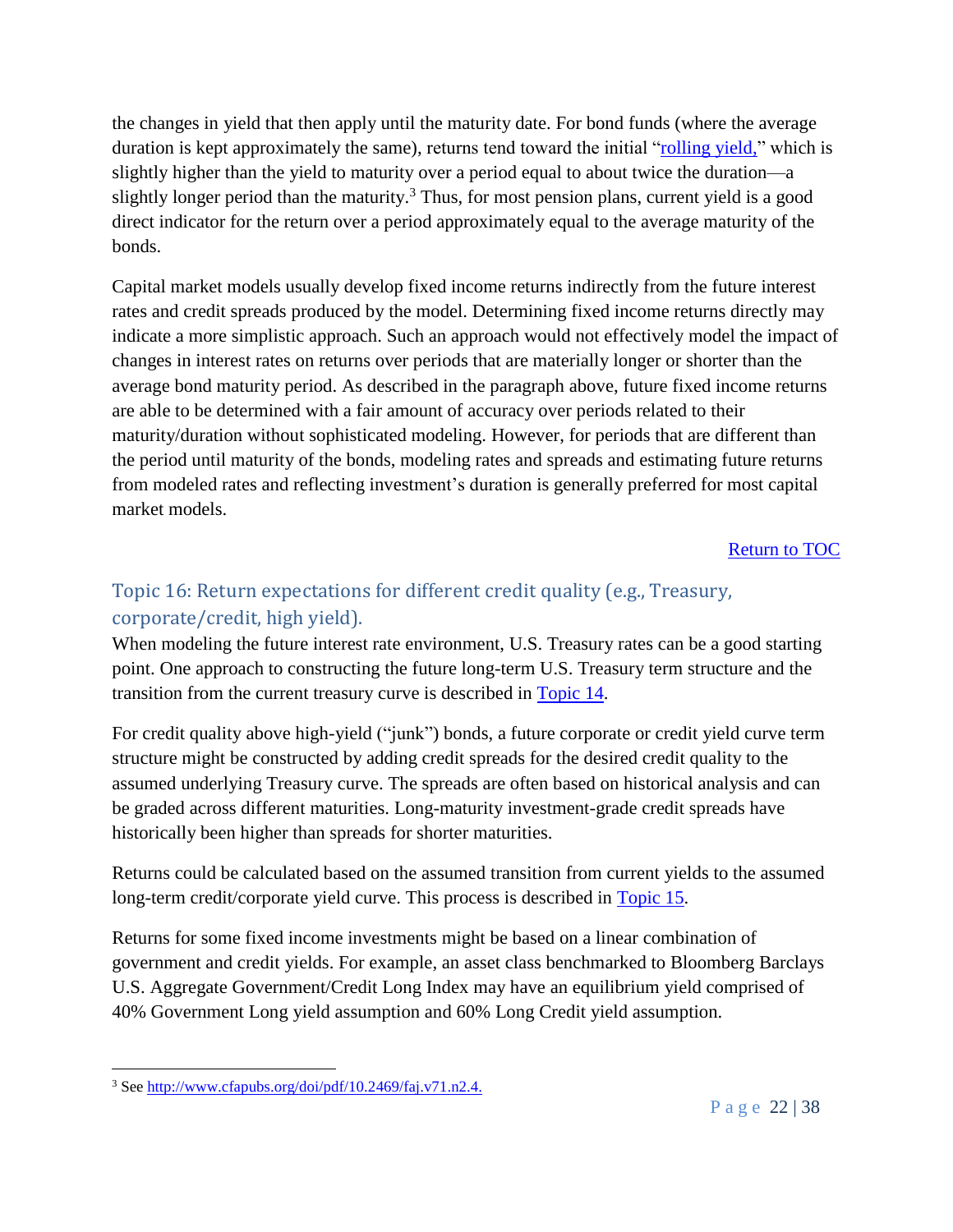In the forecasting of high-yield bond returns, many models reflect an assumption about defaults and recovery. The model could be similar to that of investment-quality bond returns reflecting changes in assumed interest rate environment, or it may be a type of IRR model that explicitly forecasts future cash flows.

[Return to TOC](#page-3-0)

# <span id="page-22-0"></span>Topic 17: Using a dividend discount/dividend growth model to project future equity returns.

The Gordon Dividend Discount Model is the basis for a common approach to assessing future equity returns. This model is used by equity analysts to assess the value of individual equities or equity markets. It provides a useful framework for forecasting future returns. Analyzing the components of returns and how they are likely to develop based on current market conditions and other factors has proved to be an effective approach to forecasting returns.<sup>4</sup>

The model is based on the principle that investors will receive returns through dividends (or stock buybacks—see Topic 18) and growth in earnings. In addition, the extended model reflects that equity returns include changes in the price that investors pay for earnings. The components of the model are shown below.

 $Return = Dividend Yield + Growth + Change in P/E Ratio$ 

After breaking out growth into inflation and real growth and adding the potential for currency fluctuation in international investments, the following is a basic formula for returns or expected returns:

 $ER = DY + I + RG + AP + AC$ 

- ER—expected return
- DY—dividend yield, sometimes including stock buybacks
- I—inflation

 $\overline{a}$ 

- RG—real earnings growth
- ∆P—change in price/earnings ratio
- ∆C—change in currency value for markets not invested in U.S. dollars

Dividend yield is the cash returned directly to investors. Dividend yields have decreased in recent decades, but stock buybacks have increased. The dividend yield is readily available for almost any market, although the impact of buybacks is harder to determine.

<sup>&</sup>lt;sup>4</sup> See [https://www.researchaffiliates.com/documents/IWM\\_Jan\\_Feb\\_2012\\_Expected\\_Return.pdf](https://www.researchaffiliates.com/documents/IWM_Jan_Feb_2012_Expected_Return.pdf) for an example of an analysis that focuses on the components of equity returns.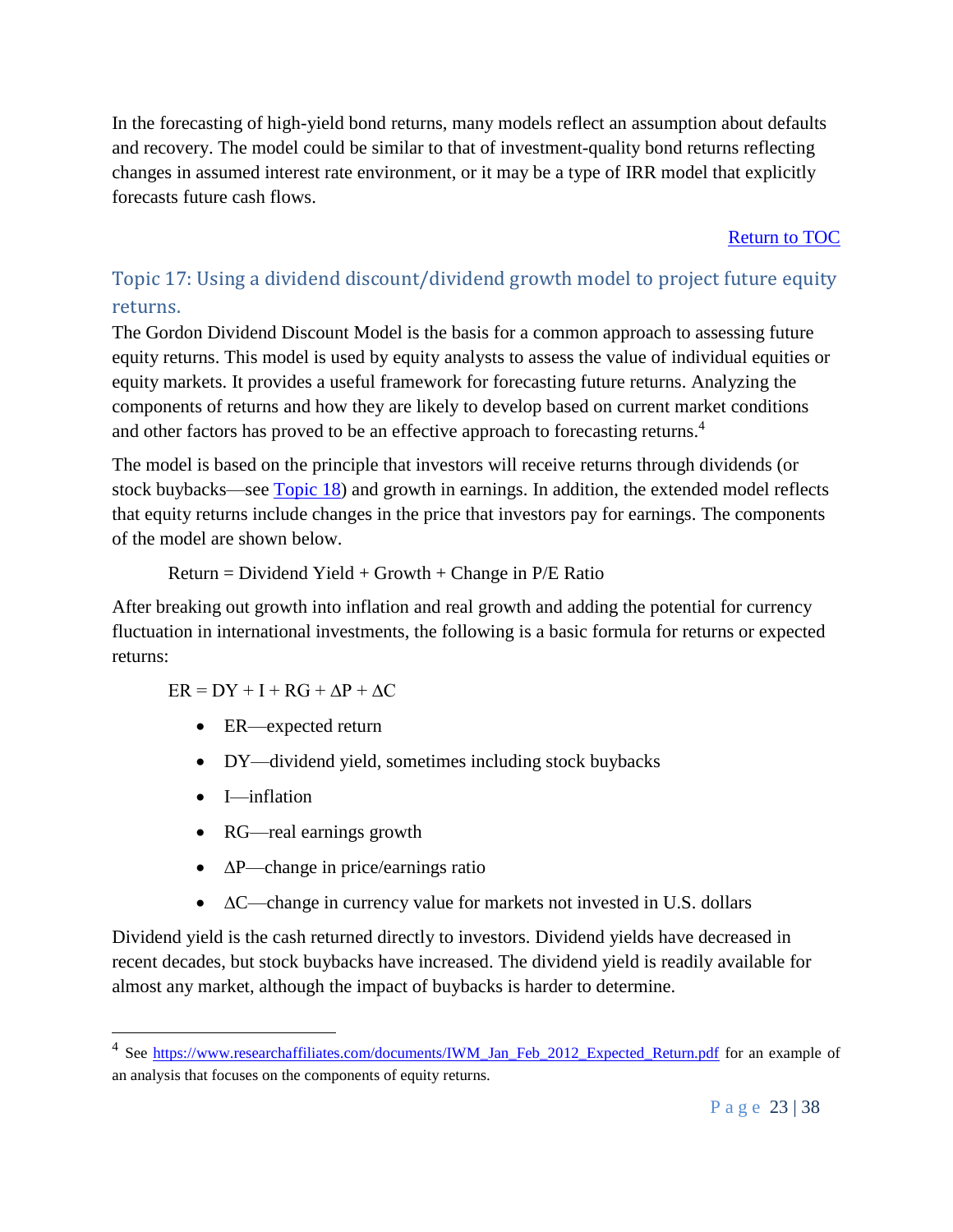Inflation plus real earnings growth together make up the growth component of equity returns. One idea underlying the model is that the money that is not paid out as dividends can be invested by a company to spur growth—companies that don't pay dividends may grow faster.

The change in price/earnings ratio has been the least predictable aspect of equity returns, but current P/E ratios have been shown to be negatively correlated with future returns. P/E ratios represent the price that investors pay to own a share of future earnings. Note that P/E ratios are the inverse of earnings yields—i.e., E/P is the earnings yield and is an indicator of future returns just as bond yields are an indicator of future bond returns, albeit less directly. Cyclically Adjusted Price-Earnings ratios (CAPE, as developed by Robert Shiller) are often used in this component model for forecasting returns.

The change in currency value represents the impact of exchange rates on investments and is only applicable for investments in other currencies.

#### [Return to TOC](#page-3-0)

#### <span id="page-23-0"></span>Topic 18: Inclusion of share buybacks a component of future equity returns.

When a company buys back its shares, it is distributing value to investors similar to a cash dividend. This happens because investors who still own shares own a larger portion of the company after the buyback. Buybacks can be thought of as another type of dividend or they can be considered as part of the earnings per share (EPS) growth because EPS goes up when the number of shares go down. Overall, dividends plus buybacks can be looked at as the total cash payout made by a corporation to its investors.

Buybacks have increased in recent years, while dividend payments have been decreasing since the 1980s. Buybacks are less consistent and predictable than dividends, but they are an important aspect of a model like the one described in [Topic](#page-22-0) 17 for forecasting equity returns. Historical information on buybacks is available but is not as easy to find or use as information for dividends, and this is an even bigger issue for markets outside the U.S.

The effect of buybacks is offset by the dilution of ownership when a company issues new shares. Therefore, the effect of buybacks is generally net of new issuance.<sup>5</sup>

#### [Return to TOC](#page-3-0)

#### <span id="page-23-1"></span>Topic 19: Impact of earnings growth on future equity returns.

 $\overline{a}$ 

As explained in [Topic](#page-22-0) 17, aside from price changes, equity returns are driven by two components (ignoring currency impact): cash payouts (dividends plus buybacks) and growth (inflation plus

<sup>&</sup>lt;sup>5</sup> See "The Long-Run Drivers of Stock Returns: Total Payouts and the Real Economy", by P.U. Straehl and R.G. Ibbotson, published in *Financial Analysts Journal*, Third Quarter 2017; a copy of an earlier (2015) version of working paper can be obtained from [https://papers.ssrn.com/sol3/papers.cfm?abstract\\_id=2715098.](https://papers.ssrn.com/sol3/papers.cfm?abstract_id=2715098)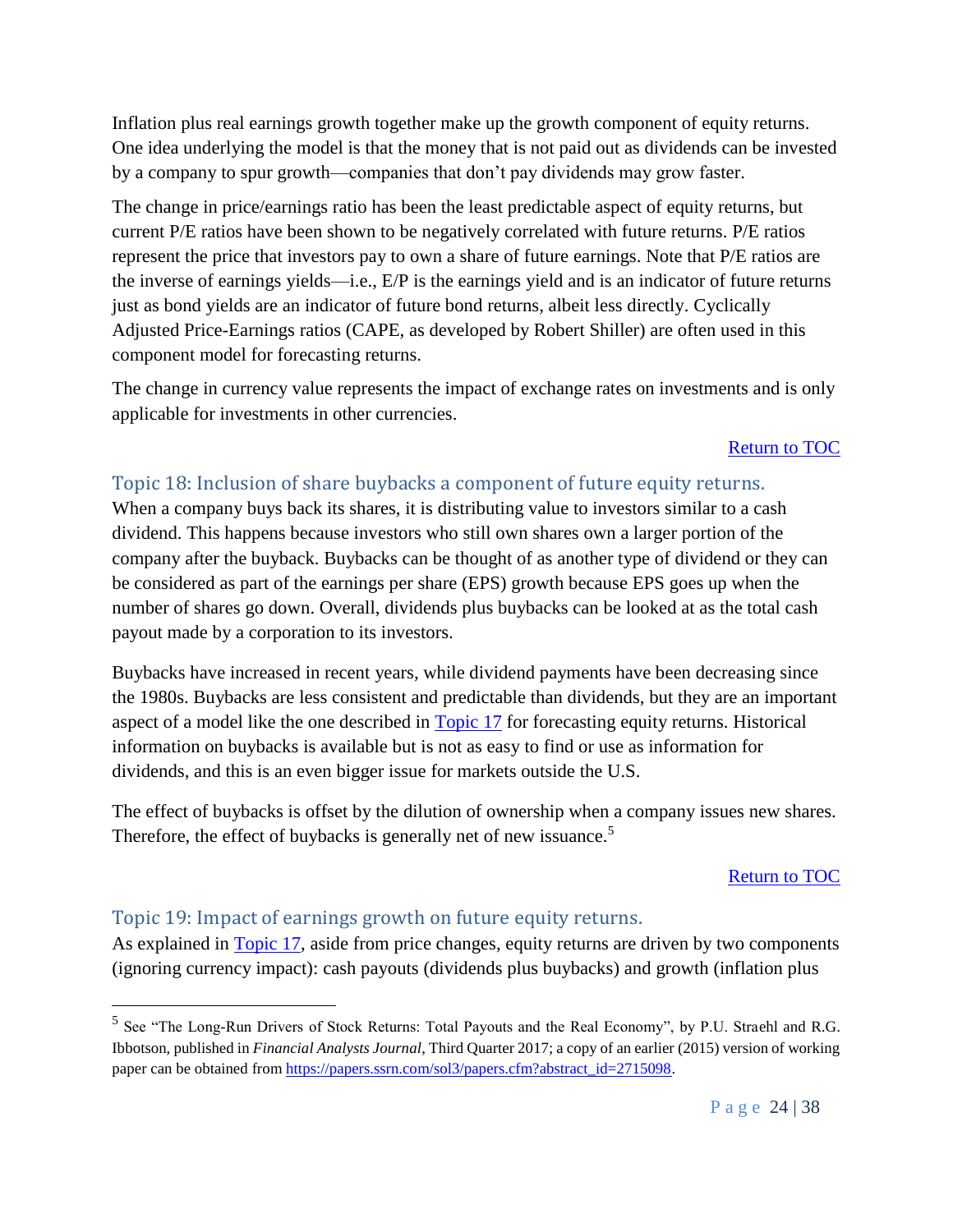real earnings growth). The dividend discount model (also known as the Gordon Growth Model) determines the present value of expected future dividends that grow over time to determine a current price for an equity security or equity market. The discount rate that makes the current present value of future payouts equal to the current equity price is the expected return on the equity investment (be that a single company or market index).

Real earnings growth is generally based on economic forecasts under the theory that corporate earnings will grow in line with the overall economy. Empirical evidence indicates that real earnings growth cannot be higher than real GDP per capita growth over long periods, but some capital markets models will use higher rates of growth for shorter-term forecasts.<sup>6</sup>

#### [Return to TOC](#page-3-0)

# <span id="page-24-0"></span>Topic 20: Reflecting P/E ratio changes and the CAPE metric in forecasting equity returns.

Changes in P/E ratios translate directly to market returns: If P/E ratios go up by 2%, the total return will be 2% higher than if P/E ratios remain the same. Because P/E ratios are just the inverse of earnings yield (earnings yield  $= E/P$ ) they provide a very useful indicator for future returns. Generally, the higher the starting P/E ratio (lower yield), the lower future returns are likely to be.<sup>7</sup>

P/E ratios go up when market sentiment improves (confidence increases), increasing accumulated returns and decreasing the potential for future returns. As explained in [Topic](#page-19-1) 14, P/E ratios are also affected by interest rates—lower rates increase equity prices just as they do for bonds (or pension liabilities). However, the effect of interest rates on equity prices is not as direct and immediate as it is with bonds, because changes in investor sentiment or other market factors can also affect equity prices. In the short term, rates often go up when P/E ratios are going up, even though higher rates decrease the value of future earnings cash flow. In this case, better market sentiment is offsetting the impact of lower rates. Better market sentiment can be viewed as either higher expectation for earnings growth or a greater appetite for taking on risk, which translates into a willingness to accept lower future returns for the level of risk taken on in the equity market.

The most common type of P/E ratio used for return forecasting is the Cyclically Adjusted Price-Earnings (CAPE) ratio introduced by Robert Shiller in 2000. This concept smooths out the earnings in the P/E denominator by averaging them over 10 years after adjusting for inflation<sup>8</sup>.

 $\overline{a}$ 

<sup>6</sup> Se[e https://www.researchaffiliates.com/documents/FAJ-2003-Two-Percent-Dilution.pdf](https://www.researchaffiliates.com/documents/FAJ-2003-Two-Percent-Dilution.pdf) for a discussion of the relationship between real earnings growth and GDP.

<sup>7</sup> See *Irrational Exuberance* by Shiller for an empirical analysis of this relationship.

<sup>8</sup> Current and historical values of CAPE can be found at<http://www.multpl.com/>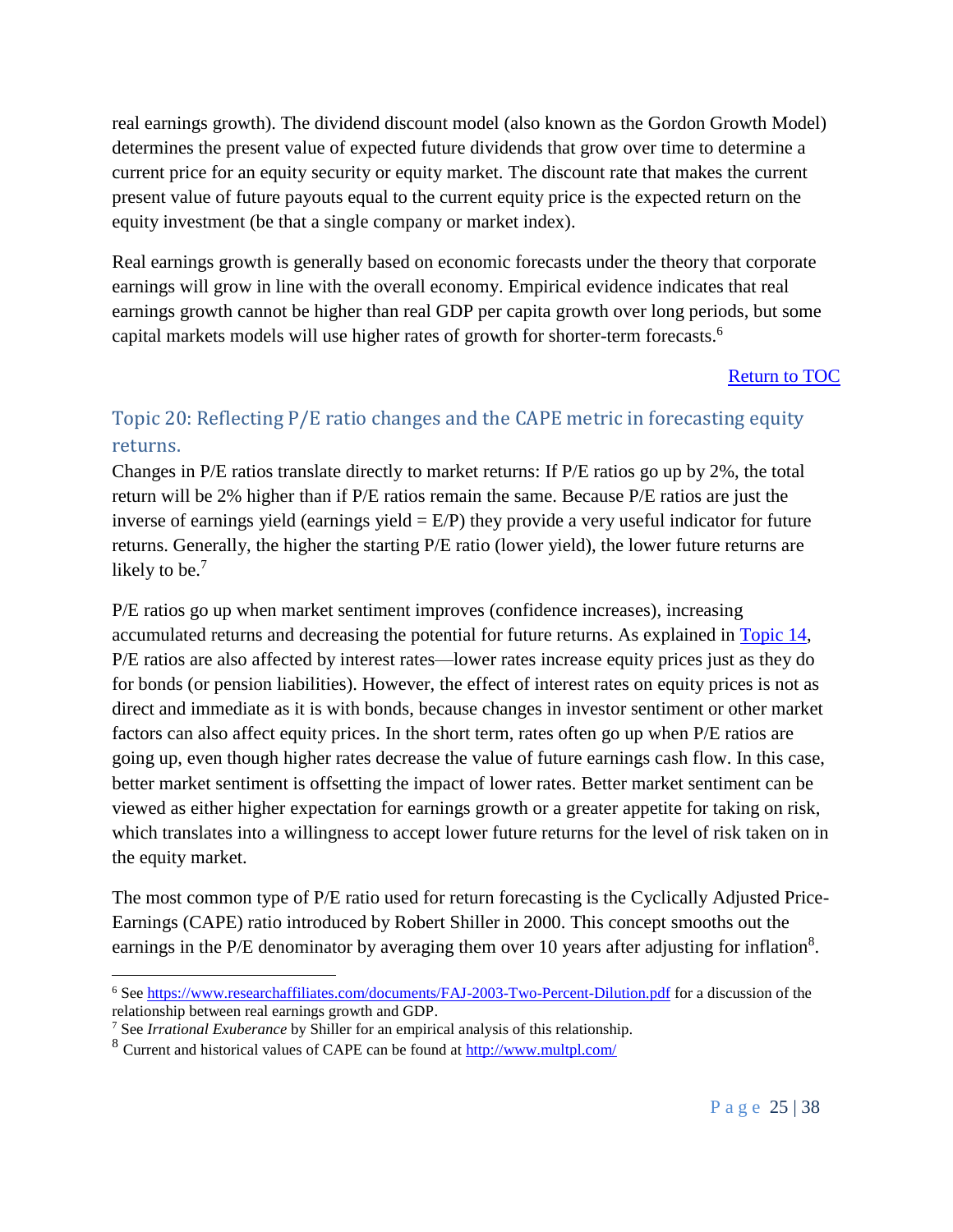Shiller CAPEs have been shown to be highly correlated with returns over the next eight to 20 years. An important issue to consider when using CAPE information is whether the definition of earnings has changed due to changes in accounting standards or corporate dividend policies. While variations on the CAPE metric have been created, most return forecasts are done using the original CAPE concept introduced by Shiller in *Irrational Exuberance*.

P/E ratios typically reported in the media are often not consistent with the CAPE concept. The CAPE concept uses GAAP earnings—the earnings required to be reported by accounting standards. Companies usually report pro forma earnings (also known as adjusted or operating earnings), which are typically higher than GAAP earnings. Most P/E ratios reported by the media use these non-GAAP earnings. In addition, P/E ratios are often based on earnings forecast for the next 12 months, rather than actual historical earnings.

[Return to TOC](#page-3-0)

## <span id="page-25-0"></span>Topic 21: Forecasting returns for equity sub-asset classes.

The analysis of equity return expectations in this document focuses on the dividend discount model because it has become the most common approach among large investment firms. Other models for forecasting future returns include a market equilibrium (Black Litterman) approach or risk premium building blocks. These models determine return expectations based on Capital Asset Pricing Model (CAPM) theory in which return is correlated with risk. Some firms use the dividend discount model to determine expectations for five or 10 years and use an equilibrium approach to develop a longer-term assumption with no specific time horizon.

With a dividend discount approach, return expectations for equity sub-asset classes would be determined based on yields and P/E levels for those sub-asset classes (see [Topic](#page-22-0) 17).

In some models, higher levels of risk (volatility) are directly correlated with higher expected returns. For example, a premium for small cap, foreign, or emerging market equities could be added to the return expectation for U.S. large cap equities. This approach is based on historical return data that shows higher volatility for these sub-asset classes that, according to CAPM, should drive an additional risk premium. However, in recent years, the view that historical analysis does not justify an additional premium has been gaining acceptance.

[Return to TOC](#page-3-0)

# <span id="page-25-1"></span>Topic 22: Adjusting for currency/foreign exchange for non-U.S. assets.

The return on assets that are denominated in another currency includes the impact from any changes in the foreign exchange rate. The concepts of relative purchasing power parity (PPP) and interest rate parity (IRP) as well as other factors may be used to adjust return forecasts for foreign assets.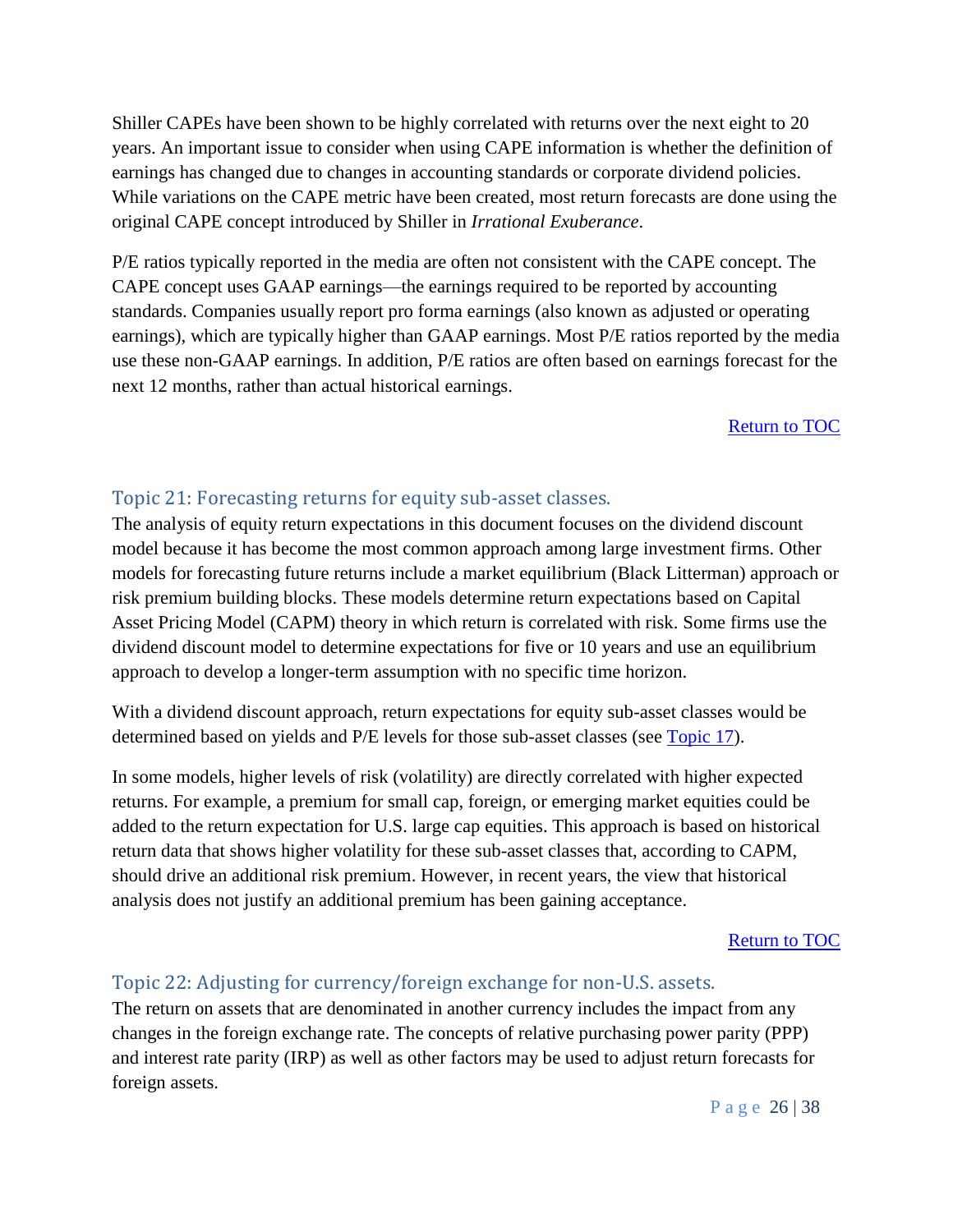A simple forecast model might include no adjustments for currency fluctuations. Foreign returns are developed based on the foreign country or region's economy and financial markets and no adjustment is made for potential changes in the foreign exchange rates.

Purchasing power parity is the idea that the exchange rate between two countries is equal to the difference in purchasing power. Relative PPP predicts that currency values will adjust so that the purchasing power of each currency will stay approximately the same. This means that if inflation is 2% in the home country and 5% in a foreign country that the currency in the foreign country will lose value against the home country currency at the rate of 3% per year. Although relative PPP is sometimes used for forecasting returns, it is generally viewed as holding only over long time periods (decades-long time periods), if at all.

IRP is the idea that currency values will change over time to offset differences in interest rates. If the interest rate over one year is 2% in the home country and 4% in a foreign country, then the expected value of the currency in the home country one year in the future (the 1-year forward rate of exchange) will be 2% higher than the value of the currency in the foreign country. This relationship is generally only considered valid over short periods.

Economic growth is a factor that influences how a country's currency appreciates or depreciates relative to other currencies. If growth is high, a country will attract investors and the currency will appreciate.

Equity returns are viewed as negatively correlated to currency appreciation. If a country's currency depreciates, then the equity market is likely to increase in value because the country's goods have now become cheaper for other countries to buy.

Some investments hedge currency risk. If the interest rate over one year is 2% in the home country and 4% in a foreign country, then it will generally cost about 2% a year to hedge currency risk for that foreign currency—the cost of the hedge will offset the higher gains in the other country. Currency hedging is often used with foreign fixed income investments, but less often with growth assets like equities or real estate.<sup>9</sup>

#### [Return to TOC](#page-3-0)

<span id="page-26-0"></span>Topic 23: Modeling returns for hedge fund investments and other alternative assets. Many hedge fund investments are simply variations on investing in basic asset classes like equities, fixed income, and real estate. Return estimates for these strategies would correlate to the forecasts for the relevant asset classes.

 $\overline{a}$ 

<sup>9</sup> Se[e http://www.investopedia.com/exam-guide/cfa-level-1/global-economic-analysis/purchasing-power-interest](http://www.investopedia.com/exam-guide/cfa-level-1/global-economic-analysis/purchasing-power-interest-rate-parity.asp)[rate-parity.asp](http://www.investopedia.com/exam-guide/cfa-level-1/global-economic-analysis/purchasing-power-interest-rate-parity.asp) for additional discussion of purchasing power parity and interest rate parity.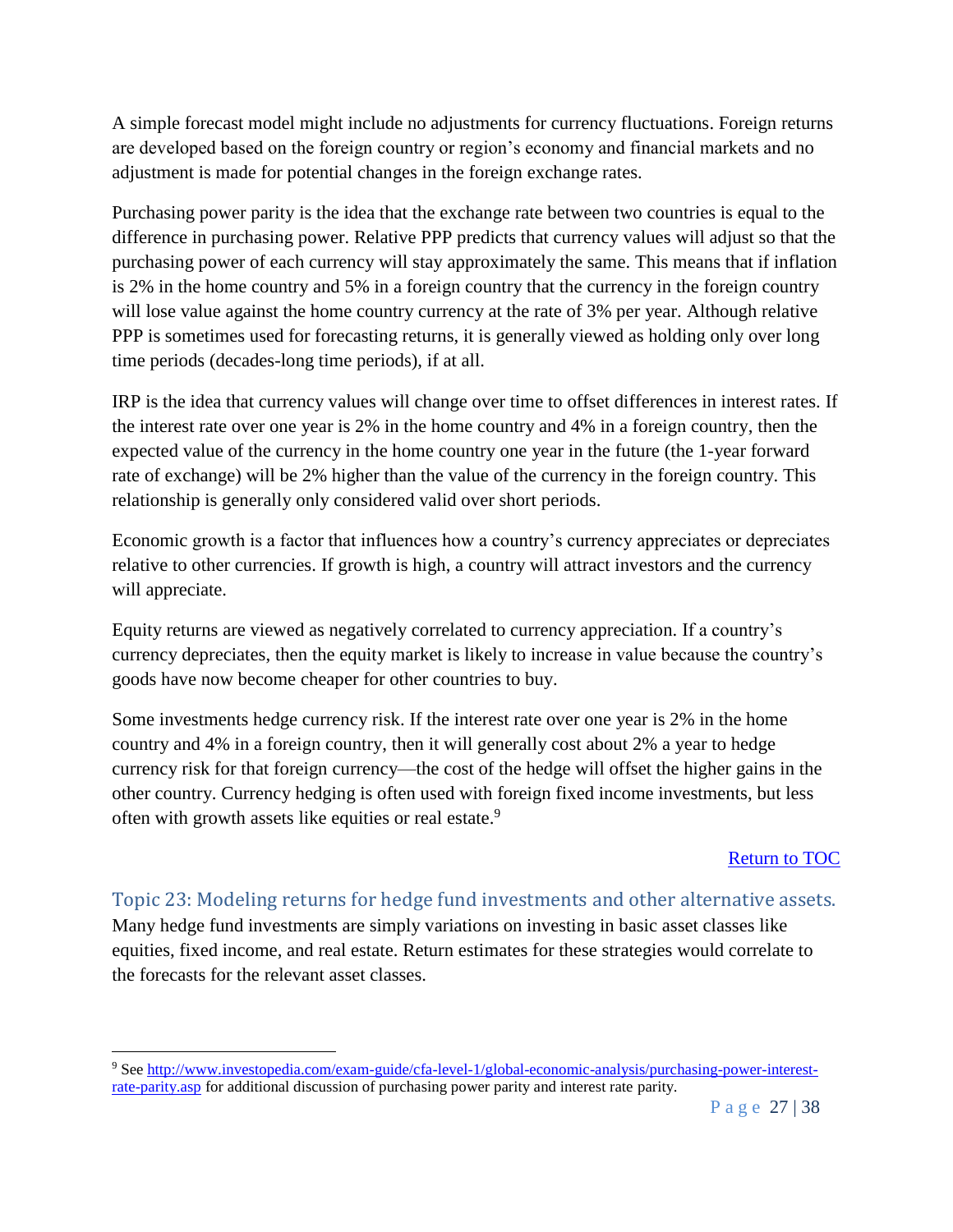Other strategies—for example, "market neutral" or "absolute return" strategies—attempt to create return that is uncorrelated with any market. These nontraditional investments pose a significant challenge in the determination of an expected rate of return. The actuary might rely more heavily on the investment adviser assumption about these asset classes than for more traditional investments. In fact, the investment adviser might in turn rely heavily on the asset manager for return assumptions. These might take the form of "CPI + 500 basis points (bps)" or "LIBOR + 300 bps" or something similar and may lack strong analytical or empirical support. Accordingly, actuaries might to consider using estimates that are more conservative.

The size of the alternative investment relative to the entire portfolio may make extensive analysis unnecessary. If warranted, the actuary might attempt to obtain from the investment adviser a basis for the assumptions provided. The following considerations could come into play when attempting to classify an alternative and set an appropriate return expectation:

- What the underlying holdings within the hedge fund or alternative strategy are,
- What the specific strategy employed by the investment is,
- Whether there is solid actual or back-test information to support a return expectation,
- Whether the expected return been adjusted for fees, and
- Whether there is a secondary market for the investment.

#### [Return to TOC](#page-3-0)

## <span id="page-27-0"></span>Topic 24: Expected returns for real estate investments.

Real estate investments can be direct investments in any of various types of real estate such as office buildings, apartment complexes, single-family housing developments, warehouses, etc., or investments in Real Estate Investment Trusts (REITs). REITs are equity investments in companies that own or finance income-producing real estate. Pension funds might invest in individual REITs or in REIT funds. Investment in real estate might also be made by investing in a private commingled fund that invests directly in real estate.

The expected return for direct investments in real estate can be determined based on current yield plus expected growth, similar to equities (see discussion of IRR in [Topic](#page-6-1) 2). An increase or decrease in market values component could also be included. Yield is sometimes referred to as the "capitalization rate" and is equal to the net operating income (rental income minus expenses) divided by the current market value of the property. Anticipated growth includes inflation. Data from a source such as the National Council of Real Estate Investment Fiduciaries (NCREIF) National Property index is used to help estimate future growth rates.

REITs may sometimes be modeled as real estate but may also be modeled as an equity investment. When an explicit return expectation is developed for REIT investments, the same IRR principles that apply to equity and real estate investments are applied. The expected return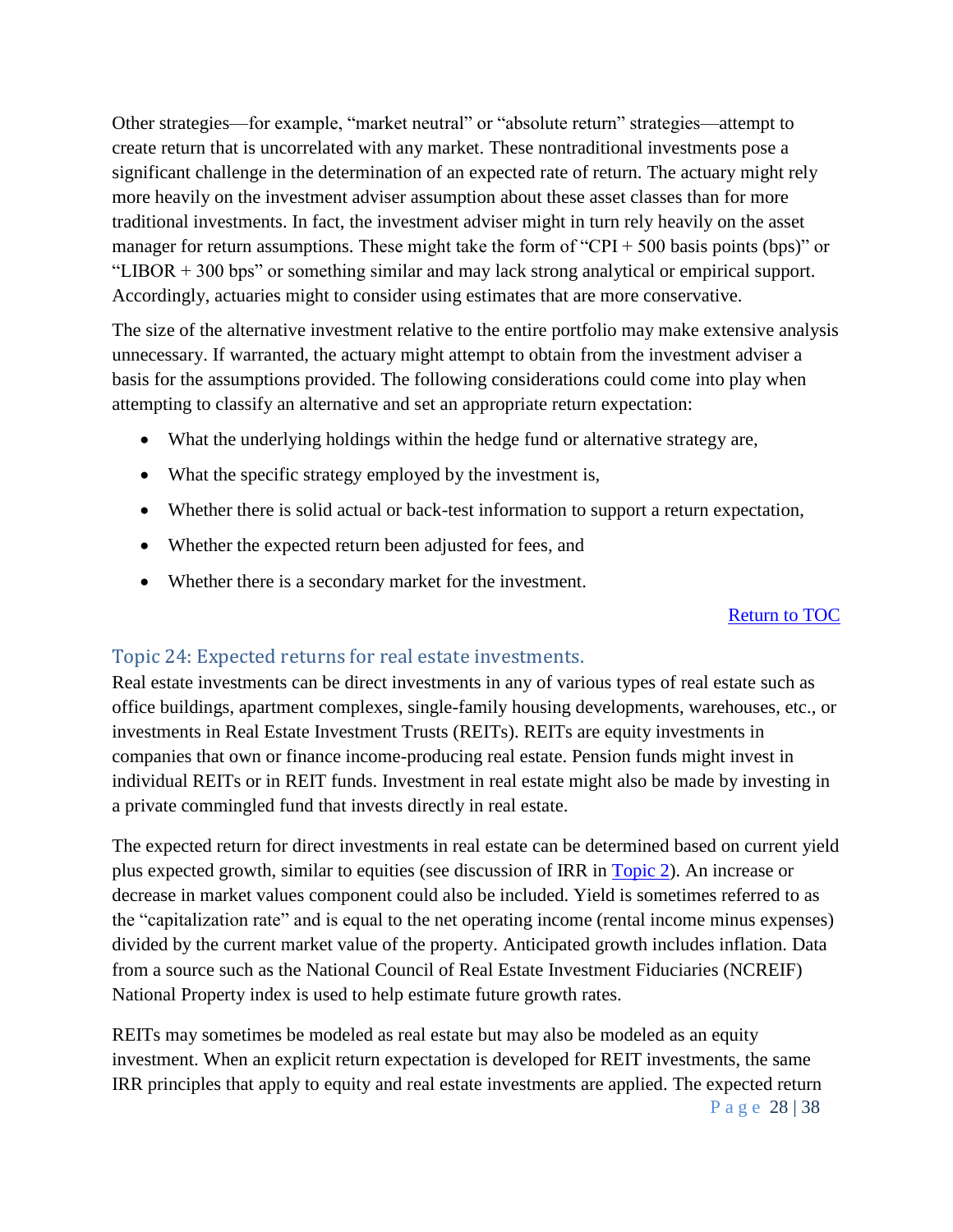would be defined as current yield plus anticipated growth and any expected change in price is likely to be correlated with the return for both real estate and equities.

#### [Return to TOC](#page-3-0)

#### <span id="page-28-0"></span>Topic 25: Models used to forecast private equity returns.

Forecasting returns for private equity is challenging due to a lack of data. Private equity return expectations may be estimated by adding an illiquidity premium to the expected return for public equities. Some research papers identify this illiquidity premium at 2.5% to 3.0% based on historical analysis of available data. However, many practitioners opt for a more modest 1.0% to 2.5% illiquidity premium, as can be seen in their published capital market assumptions reports (see [Appendix](#page-28-1) for a list of available sources).

Because private market values are not tracked on a daily basis, historical return information does not capture volatility in the same way as the return data for public equity does. Thus, volatility can be estimated in the same way as returns by adding, for example, 5% to the volatility estimated for public equities.

Some market indices are maintained for private equity, but the data might be viewed skeptically by investment professionals because market values are often self-appraised and data can be subject to survivorship bias. There are no observable market prices for private assets. Some models may include sub-asset classes for buyouts, venture capital, mezzanine debt, seed stage, or other types of private equity investment.

<span id="page-28-1"></span>Some academic papers apply the CAPM to the historical relationship between private equity returns and public equity returns. According to CAPM, the level of risk in private equity should be consistent with the level of return. A regression is performed using excess returns over riskfree asset returns, such as Treasury bonds. To correct for inherent smoothness and lags in reporting of the private equity returns, such regression analysis is typically performed against lagged data for public equity premiums.

[Return to TOC](#page-3-0)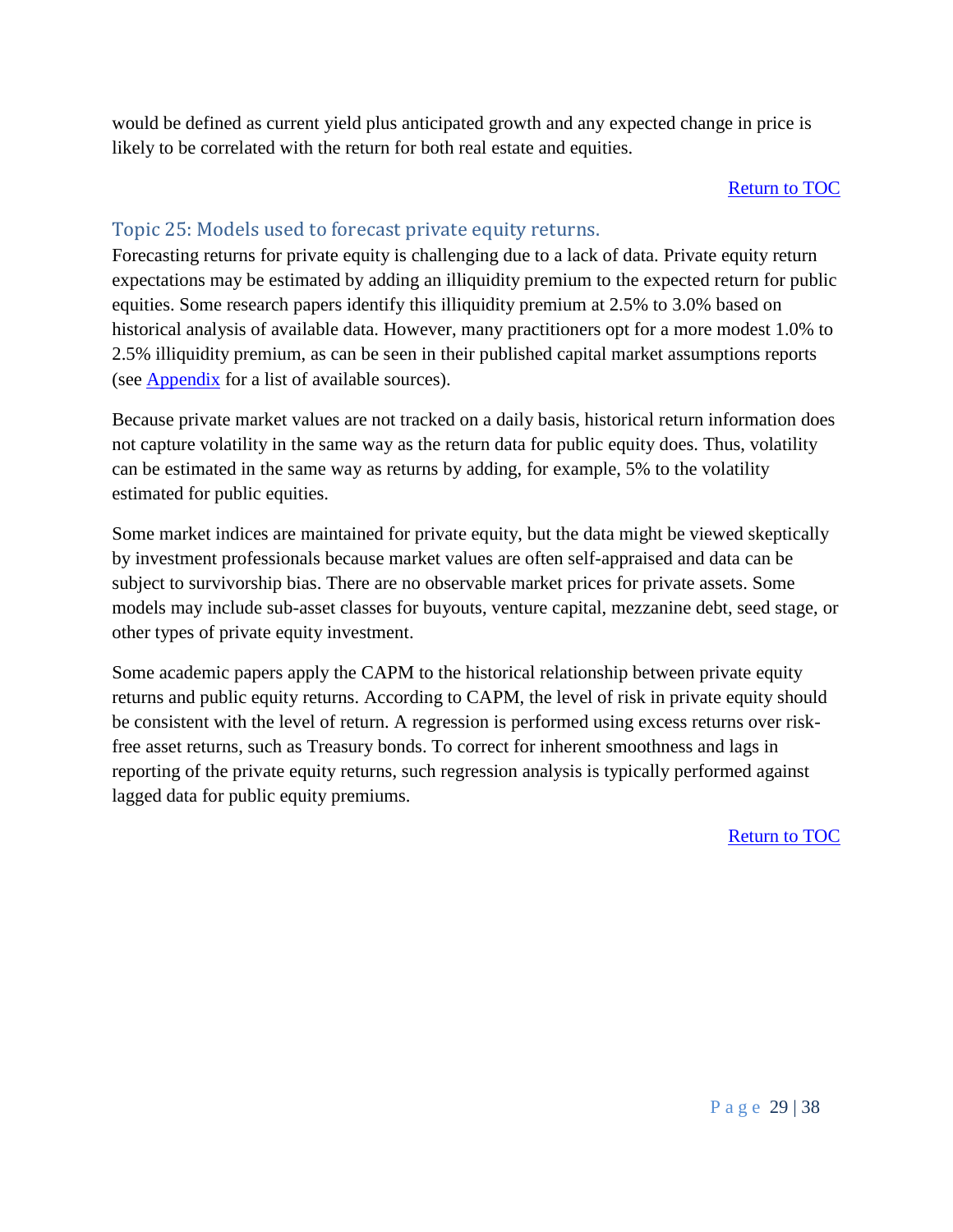# Appendix: Resources available for assessing capital market assumptions

Some firms publish a paper each year that describes their capital market assumptions (CMAs) and their methodology underlying the assumptions. The list below shows some examples of firms that publish their CMA. This list is not exhaustive and inclusion on it is not an endorsement of the firms' assumptions or methodologies. Reading a sample of the papers is likely to enlighten actuaries about current practice among bigger investment consultant and asset management firms. The time horizon for the asset class return forecasts should be noted. The typical forecast covers five to 10 years, although sometimes the forecast is labeled "long-term" or other horizons specified. Thus, the forecast period may be much shorter than what the actuary would consider long term.

- Blackrock (website—quarterly)
- Research Affiliates (website—monthly)
- AQR
- BNY Mellon
- Franklin Templeton
- JP Morgan
- Northern Trust
- PCA
- Voya

## **BASIC REFERENCES (from Research Affiliates)**

[https://www.researchaffiliates.com/documents/IWM\\_Jan\\_Feb\\_2012\\_Expected\\_Return.pdf](https://www.researchaffiliates.com/documents/IWM_Jan_Feb_2012_Expected_Return.pdf) explanation of basic forecasting and back-testing of results

[https://www.researchaffiliates.com/en\\_us/asset-allocation.html—](https://www.researchaffiliates.com/en_us/asset-allocation.html)quick glance at regularly updated return forecasts for most asset classes

## **INFLATION AND OTHER ECONOMIC INDICATORS**

[https://www.bea.gov/—](https://www.bea.gov/)Bureau of Economic Analysis

[www.federalreserve.gov—](http://www.federalreserve.gov/)Federal Reserve

[https://www.cbo.gov/—](https://www.cbo.gov/)Congressional Budget Office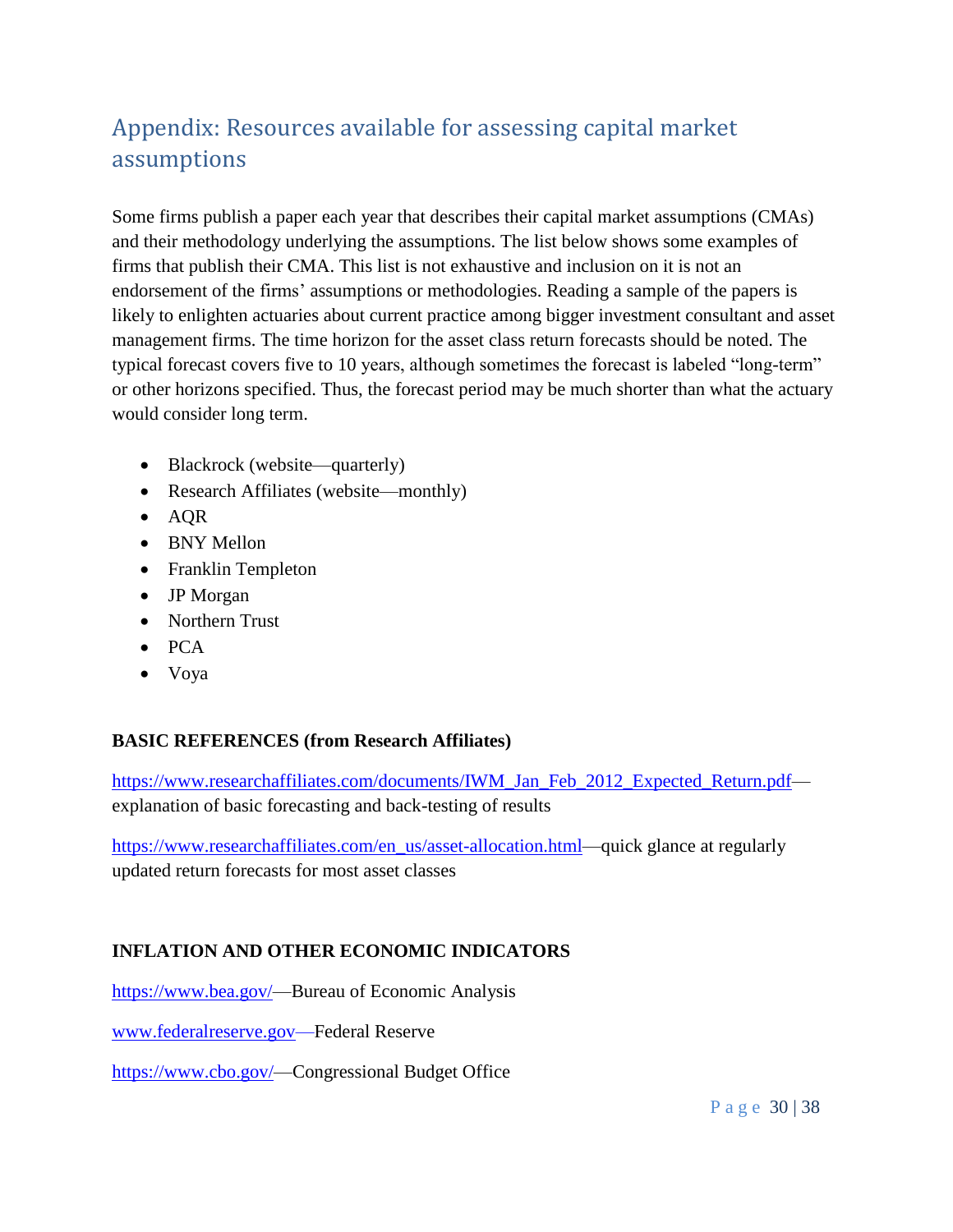## **BLOG POSTS**

[https://blogs.cfainstitute.org/investor/2015/10/20/the-relatively-easy-way-to-forecast-long-term](https://blogs.cfainstitute.org/investor/2015/10/20/the-relatively-easy-way-to-forecast-long-term-returns/)[returns/](https://blogs.cfainstitute.org/investor/2015/10/20/the-relatively-easy-way-to-forecast-long-term-returns/)

[http://www.bloomberg.com/gadfly/articles/2016-03-24/hedge-funds-have-a-performance](http://www.bloomberg.com/gadfly/articles/2016-03-24/hedge-funds-have-a-performance-problem)[problem](http://www.bloomberg.com/gadfly/articles/2016-03-24/hedge-funds-have-a-performance-problem)

[https://www.thefelderreport.com/2016/06/14/warren-buffetts-favorite-valuation-tool-shows](https://www.thefelderreport.com/2016/06/14/warren-buffetts-favorite-valuation-tool-shows-stocks-are-even-less-attractive-than-record-low-yielding-bonds-right-now/)[stocks-are-even-less-attractive-than-record-low-yielding-bonds-right-now/](https://www.thefelderreport.com/2016/06/14/warren-buffetts-favorite-valuation-tool-shows-stocks-are-even-less-attractive-than-record-low-yielding-bonds-right-now/)

[http://www.etf.com/sections/features-and-news/are-stocks-overvalued-survey-equity-valuation](http://www.etf.com/sections/features-and-news/are-stocks-overvalued-survey-equity-valuation-models?nopaging=1)[models?nopaging=1](http://www.etf.com/sections/features-and-news/are-stocks-overvalued-survey-equity-valuation-models?nopaging=1)

#### **ASSET MANAGER PAGES**

[https://www.blackrock.com/institutions/en-us/insights/portfolio-design/capital-market](https://www.blackrock.com/institutions/en-us/insights/portfolio-design/capital-market-assumptions)[assumptions—](https://www.blackrock.com/institutions/en-us/insights/portfolio-design/capital-market-assumptions)Blackrock capital market assumption page; pretty easy to browse this in 10 minutes

[https://www.researchaffiliates.com/en\\_us/asset-allocation/resources.html—](https://www.researchaffiliates.com/en_us/asset-allocation/resources.html)same Research Affiliates website as above but here pointing to the extensive explanation of its approach to forecasting

#### **RESEARCH OR LONG BLOG**

[http://www.cfapubs.org/doi/abs/10.2469/faj.v73.n3.4—](http://www.cfapubs.org/doi/abs/10.2469/faj.v73.n3.4)this deals with an important question in return forecasting—how to deal with buybacks—and also provides a good basic model with great analysis of historical info

[https://www.researchaffiliates.com/documents/FAJ-2003-Two-Percent-Dilution.pdf—](https://www.researchaffiliates.com/documents/FAJ-2003-Two-Percent-Dilution.pdf)seminal paper dealing with growth and buyback assumptions

<span id="page-30-0"></span>[http://www.philosophicaleconomics.com/2013/12/the-single-greatest-predictor-of-future-stock](http://www.philosophicaleconomics.com/2013/12/the-single-greatest-predictor-of-future-stock-market-returns/)[market-returns/—](http://www.philosophicaleconomics.com/2013/12/the-single-greatest-predictor-of-future-stock-market-returns/)interesting blog that includes thoughts on Shiller CAPE (cyclically adjusted price-earnings ratio)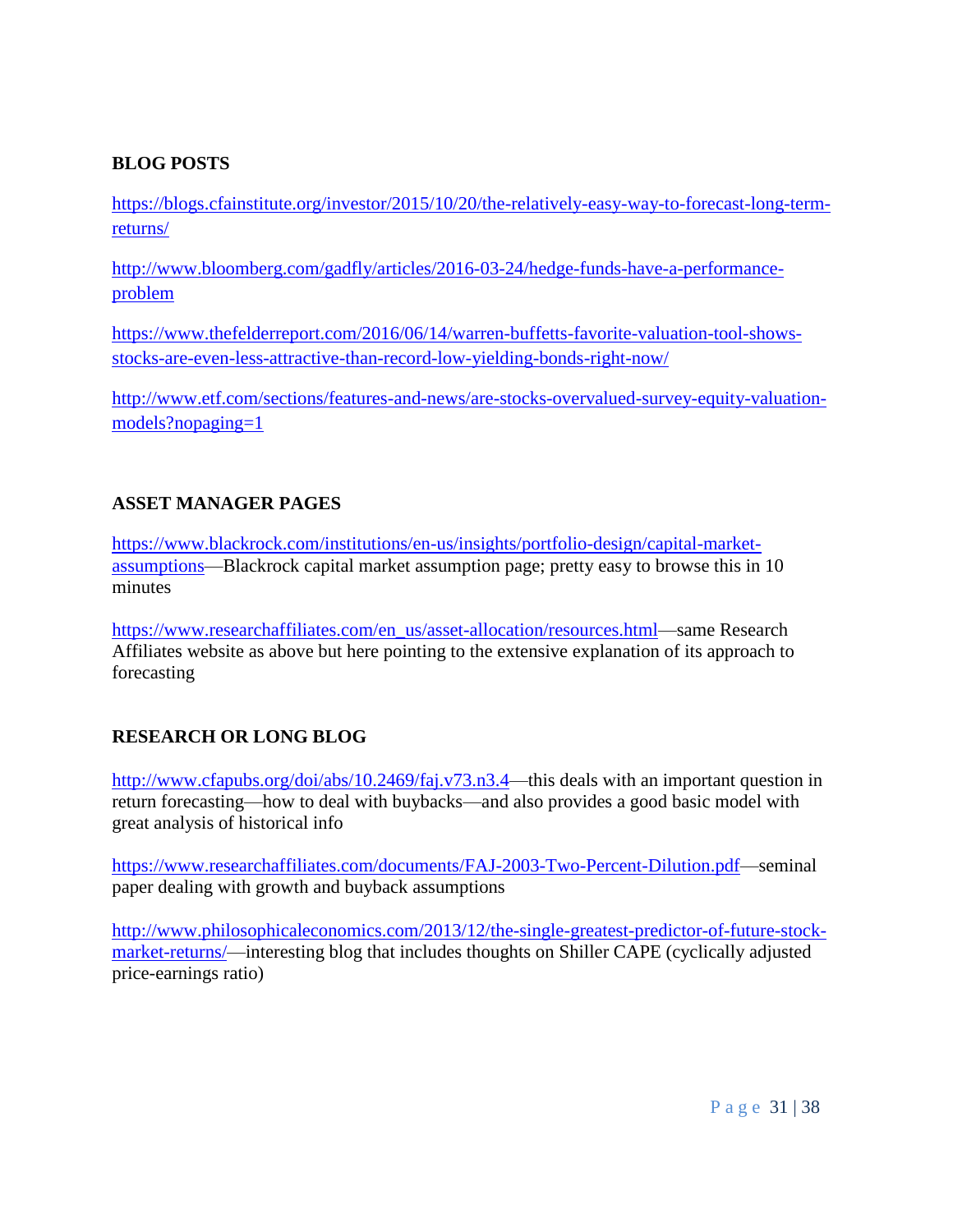# Glossary

**Absolute return**—These strategies are designed to produce "alpha" (return that is different than the market return) rather than "beta" (the market return). Returns on these strategies should have a low correlation to equity or other market returns. For a more detailed discussion focusing on absolute return as a measure, see [https://www.investopedia.com/terms/a/absolutereturn.asp.](https://www.investopedia.com/terms/a/absolutereturn.asp)

**Alternatives**—"Alternative" is a term used to describe investments other than stocks and bonds. Real estate may or may not be considered an alternative investment, but private equity, hedge funds, and commodities (e.g., gold, oil) are all labeled as alternative investments. Alternatives are generally characterized as being more complex, less liquid, having more idiosyncratic risk, and less data to support forecasting future returns than stocks and bonds.

**CAPE (Cyclically Adjusted Price-Earnings) ratio**—The CAPE concept was developed by Robert Shiller in the early 2000s. Because earnings tend to fluctuate from year to year, the P/E ratio based on one year of earnings is less useful as an indicator of future returns than an indicator that smooths out earnings over time. The CAPE ratio typically uses 10 years of earnings, which are indexed with inflation and then averaged in the denominator of the P/E ratio. The CAPE ratio usually is applied to the markets in individual countries or large parts of those markets like the S&P 500. It has been shown to be highly correlated with future returns in virtually every stock market around the world.

<span id="page-31-0"></span>**Capital markets model/capital market assumptions/capital market expectations**—Capital market assumptions (CMAs) are estimates for expected risk (volatility) and return for a given set of investment opportunities (asset classes). CMAs also consist of expectations of the relationship between these asset classes (correlations). CMAs are a key input for asset allocation, investment strategy, financial planning, and wealth planning activities.

**Credit spread**—A spread is the difference between two prices or yields. The additional yield on bonds from corporations or from other countries, states, or cities that is over and above the spread on U.S. Treasuries of the same maturity is called a credit spread. Credit spread represents credit risk, which is the risk that a bond issuer will default on its promised payments.

**Derivative**—These are investments with values that are dependent on another underlying investment vehicle (i.e., the performance is a derivative of the performance of the underlying vehicle). Derivatives are often leveraged investments and are therefore very risky by themselves. However, they may be used in hedging strategies, which reduce a risk faced by an investor. Common examples of derivatives include:

• Stock / equity options—an option to buy or sell a specific amount of an individual stock or an equity benchmark if the price goes above or below a defined threshold.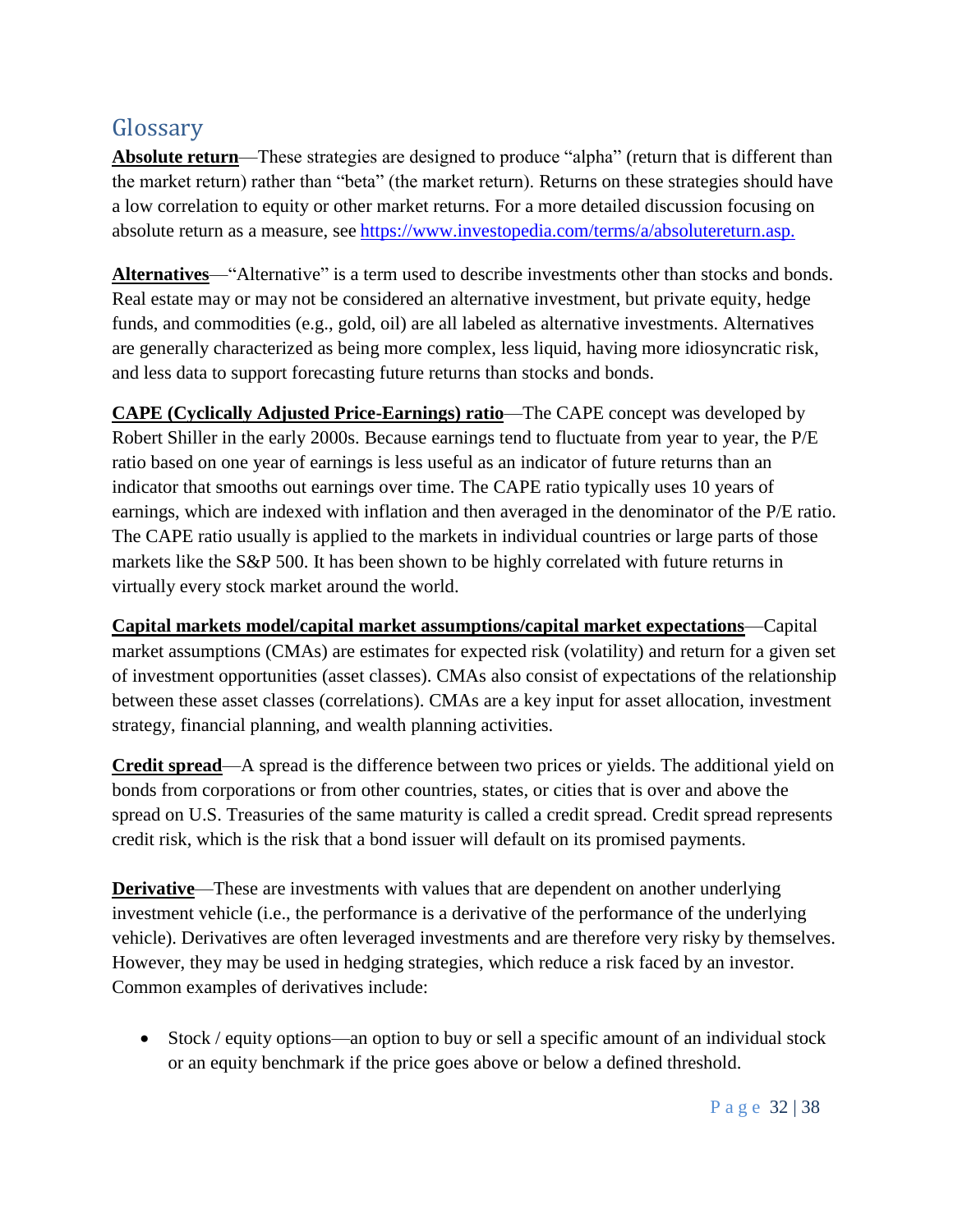- Treasury futures—the investor agrees to take ownership (or sell future ownership) of a hypothetical Treasury security (note or bond) as of certain future date based on a price anticipated at that date.
- Interest rate swaps—one investor receives a long interest rate and pays a short interest rate, while the counterparty receives the short interest rate and pays the long interest rate.

**Dividend and buyback policy—This is the stated intent or generally practiced approach that a** company uses to define its dividend payouts or the buyback of shares.

**Dynamic correlations**—In some models, correlations between asset class returns are assumed to change over time—they are "dynamic." In many models correlations are assumed to be constant.

**Equity risk premium or equity premium**—The additional return that an investor expects to receive on an equity investment above the return on low-risk fixed income investments is the equity risk premium. The equity risk premium might be measured against long-duration (10-year or 30-year) bonds or, alternatively, against short-duration bonds. It may be measured against corporate/credit bonds or, more commonly, against Treasury yields. See [https://www.investopedia.com/terms/e/equityriskpremium.asp.](https://www.investopedia.com/terms/e/equityriskpremium.asp)

**Gordon Growth Model—**This model originated as an approach for valuing individual equities. It is based on the idea that the intrinsic (fair) value of an equity investment can be assessed based on the anticipated cash flow to be received. By making an assumption about how current cash flows will grow and discounting them back to the valuation date, a fair value can be estimated. The basic form of the model is:

$$
P=D\mathbin{/}(r-g)
$$

where:  $P = price$  $D =$  dividend payout  $r = \text{cost of equity capital (expected equity return)}$  $g =$  growth in dividends

Estimating a price using this formula allows an analyst to assess whether a stock is under- or overpriced. An implicit assumption of the formula is that profit that is not used to pay dividends will be used to invest and grow profits and dividends. The model can also be applied to equity indexes such as the S&P 500 to assess its price level.

The formula can be rearranged as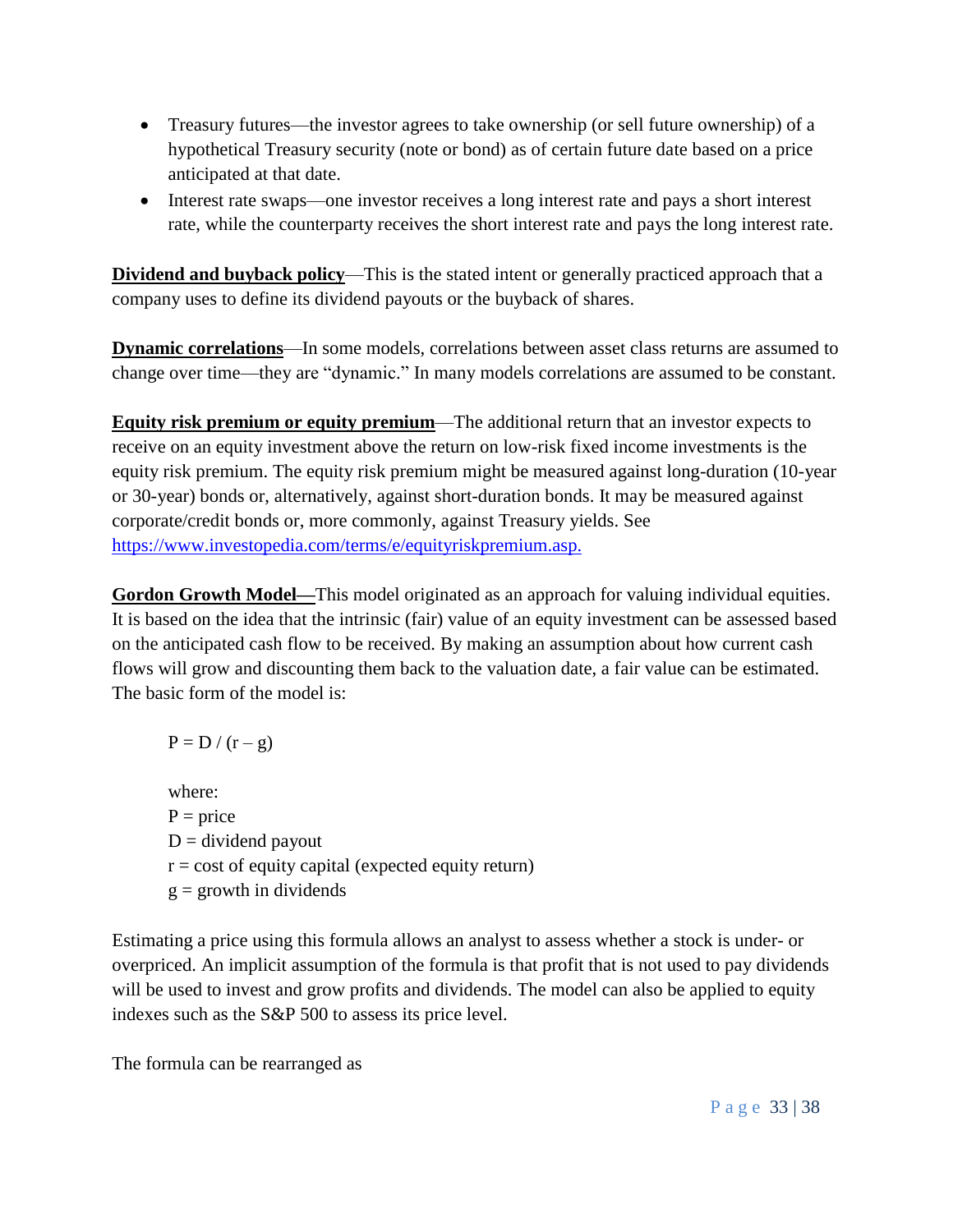$r = D/P + g =$  dividend yield + growth

For determining an expected return, a component representing an anticipated change in price can be added and a currency component can be also added. This results in the formula typically used for forecasting future equity market returns that is covered in this practice note. See [http://www.investinganswers.com/financial-dictionary/income-dividends/gordon-growth-model-](http://www.investinganswers.com/financial-dictionary/income-dividends/gordon-growth-model-5270)[5270.](http://www.investinganswers.com/financial-dictionary/income-dividends/gordon-growth-model-5270)

**Hedge funds**—Hedge funds are pooled investment vehicles targeted at institutional and wealthy individual investors. These funds restrict investment to investors with a minimum net worth and are not subject to the same rules as other vehicles such as mutual funds or collective trusts. Hedge funds employ many diverse strategies, some focused on generating high returns and others focused on stable returns or returns that will be effective at diversifying and reducing portfolio volatility. The term "hedge fund" originates from the idea of lowering risk through "hedging," but many hedge funds do not focus on lowering risk. The first hedge funds reduced equity market risk by selling short some equities (see "Long Equity"). See [https://www.investopedia.com/terms/h/hedgefund.asp.](https://www.investopedia.com/terms/h/hedgefund.asp)

**Illiquidity premium**—This premium is the additional yield or return on an investment because the market for buying and selling it may not be robust, so that an immediate sale or purchase cannot necessarily be made. Alternative investments such as private equity or hedge funds may be viewed as having an illiquidity premium relative to public markets. A portion of corporate bonds' yields may be viewed as an illiquidity premium relative to the rates of U.S. Treasury securities.

**Investment Policy Statement (IPS)—**Ideally an Investment Policy Statement establishes a clear understanding as to the investment objectives and policies applicable to an investment portfolio. It establishes reasonable expectations, objectives, and guidelines in the investment of the assets, and sets forth permitted asset classes, allocations and permissible ranges of exposure for the asset mix that can be expected to generate acceptable long-term returns at a level of acceptable risk

<span id="page-33-0"></span>**Internal rate of return (IRR)—The interest rate (yield or discount rate) that makes the present** value of a set of cash flows, including the initial investment, equal to zero. The discount rate for determining the Present Value of Benefits (PVB) for a pension plan is the internal rate of return that makes the PVB amount equal to the negative value of the expected future payments. The IRR is commonly used to assess the potential value of making investments in corporate projects, such as building a new plant or developing a new drug. The IRR is also the expected return for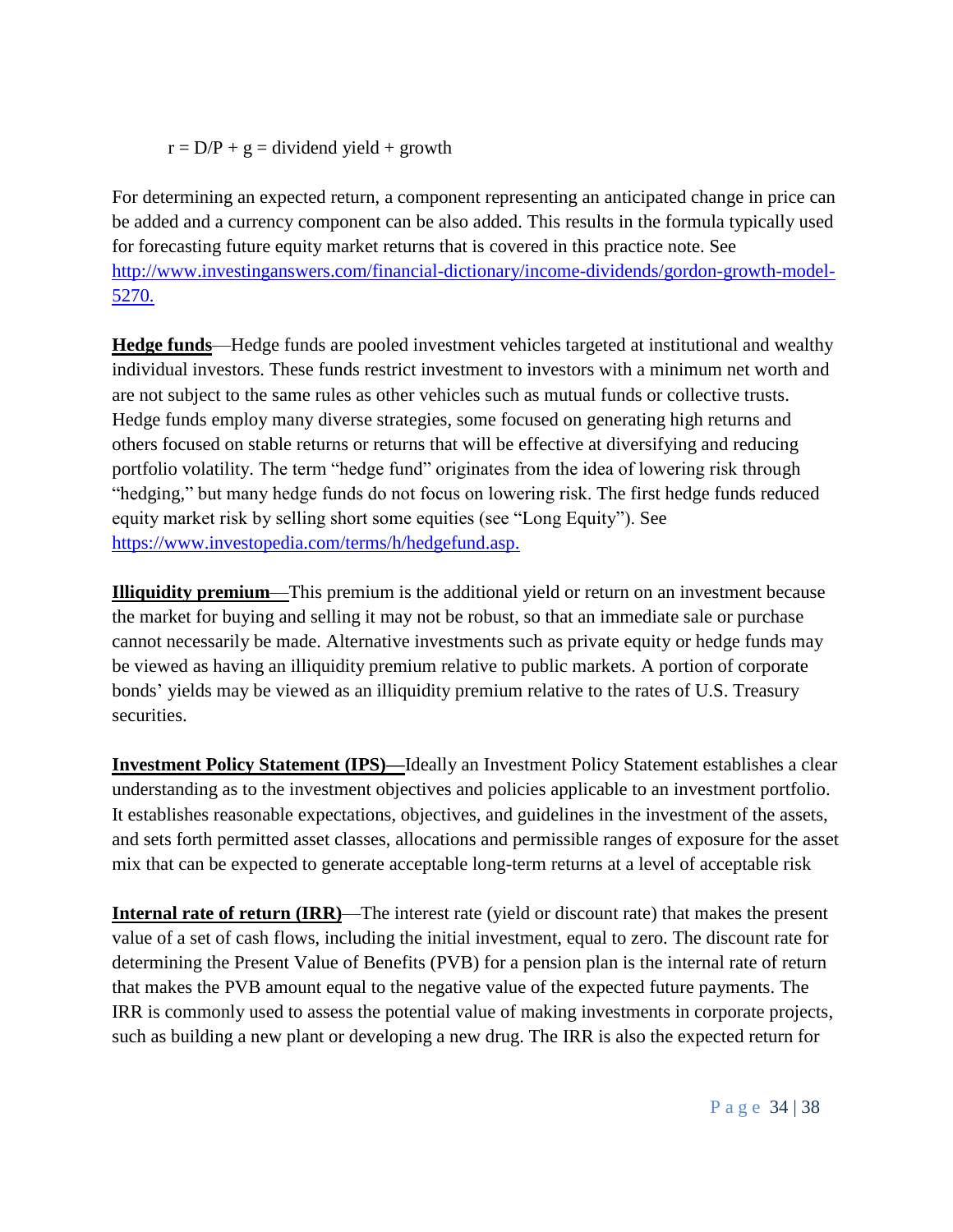an investment in fixed income or equity investments because it equates the future cash flows expected to be received with the negative value of the initial investment.

**Lagged data—**This is data from a prior time period. The most significant relationship for returns on one investment to returns on another investment may be a relationship to returns from a prior time period rather than the current time period. In that case, lagged data would be used.

**LIBOR**—The London Interbank Offered Rate has been a standard interest rate benchmark used for many purposes, such as defining rates for adjustable rate mortgages or rates for interest rate derivatives such as interest rate swaps. It is an average of rates used by banks in London to borrow from each other. There are separate LIBOR rates for several different currencies and borrowing periods. The intent is to discontinue LIBOR by the end of 2021, but as of the release of this practice note it is still in common use. See [https://en.wikipedia.org/wiki/Libor.](https://en.wikipedia.org/wiki/Libor)

**Lognormal return**—Because investment return results are "geometric," i.e., the product of individual year returns, they are often modeled with a lognormal distribution rather than a standard normal distribution. A standard normal distribution is most appropriate for an "arithmetic," i.e., additive process. See [https://www.investopedia.com/articles/investing/102014/lognormal-and-normal-distribution.asp.](https://www.investopedia.com/articles/investing/102014/lognormal-and-normal-distribution.asp)

**Long equity**—Investing "long" means to own an asset and is the typical position of an investor. Investors can also sell assets "short" by borrowing money (because they don't own the asset, this represents the amount they would receive by selling it) and then selling the asset, thereby betting on a decline in value of the asset. Thus a long equity investment describes the typical investor position in an equity or equity fund or index. A short equity position would be a bet on a decline in the price of the equity or equity fund/index.

**Long-term fundamentals**—Fundamentals for an equity investment comprise primarily all the information in the 10-k and other financial reports but might also be considered to include other public information such as press releases and information about management. "Fundamentals" are typically juxtaposed with "technicals," which are the stock or stock index's price and volume and patterns of the price and volume. Technical analysis relies on analysis of charts that show trends in price and volume. The terms "fundamentals" and "technicals" are usually associated with equity investments but could also be applied to fixed income real estate or other investments.

**Market benchmark**—A market benchmark (commonly referred to as a "benchmark" or "index") is a group of securities or other investments that represents a particular market or market segment. The benchmark can be used to define investments for an index fund or to assess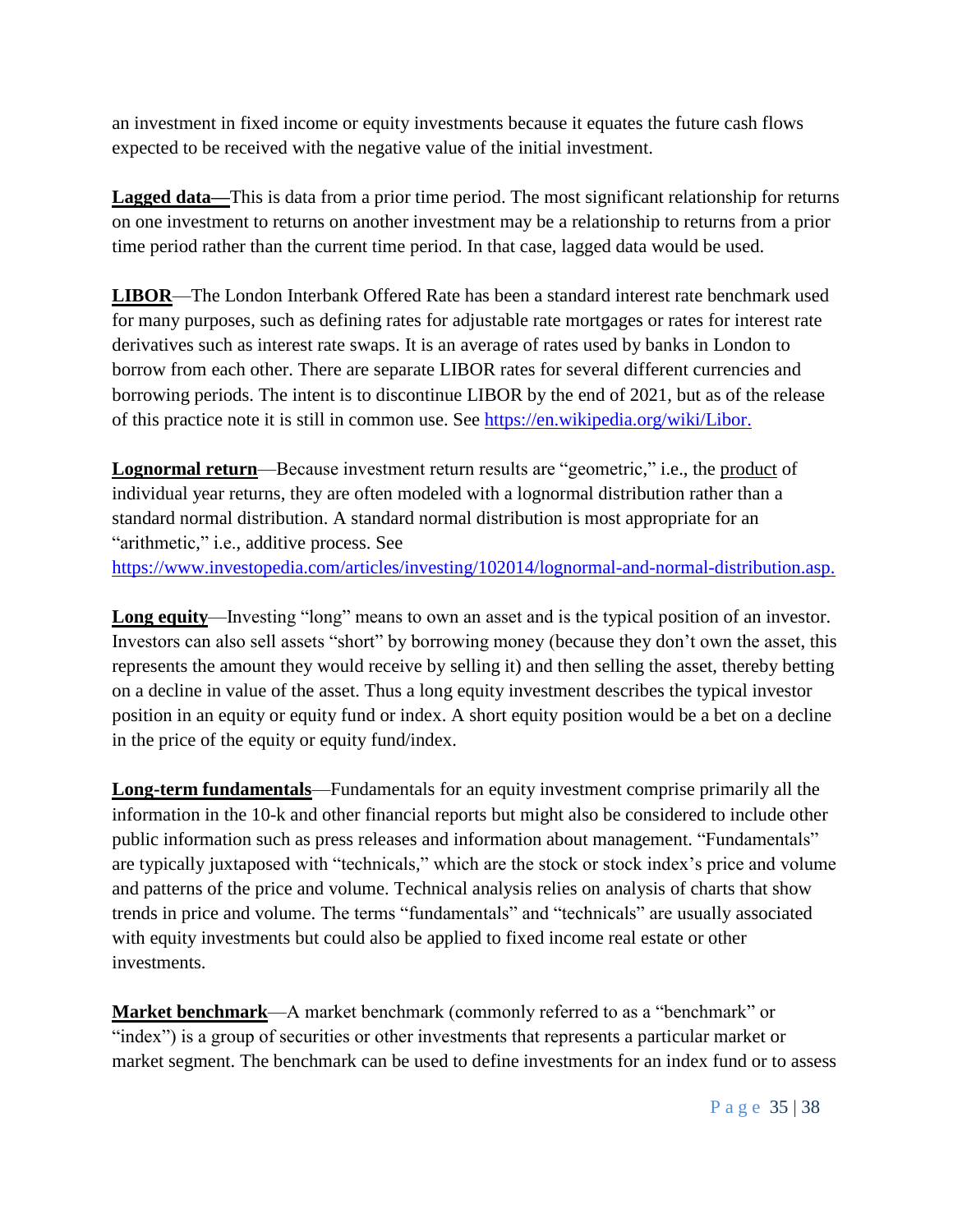the performance of an actively managed portfolio. For example, an active equity fund that invests in small cap equities will measure its performance against a small cap benchmark such as the Russell 2000, MSCI Small Cap 1750 or S&P Small Cap 600.

**Market equilibrium (Black Litterman) approach**—This is an approach to forecasting returns that assumes markets (the bond market, stock market, real estate market, commodities markets, etc.) are in equilibrium, i.e., fairly priced relative to one another. See [https://www.investopedia.com/terms/b/black-litterman\\_model.asp.](https://www.investopedia.com/terms/b/black-litterman_model.asp)

**Market neutral**—These strategies buy long and sell short in equal amounts such that there is no return from the market (usually the equity market). The only driver of returns is the performance of the long or short investment in individual securities relative to the market. See [https://www.investopedia.com/terms/m/marketneutral.asp.](https://www.investopedia.com/terms/m/marketneutral.asp)

**P/E (price-to-earnings) ratio**—The P/E ratio indicates how expensive a stock or an equity index (e.g., the S&P 500) is. Just like pencils (per pencil) or potatoes (per pound), the price must be expressed as an amount per unit, which in the case of equities is a dollar of earnings. P/E ratios are important to forecasting equity returns because changes in the P/E ratio are one component of equity returns and because high P/E ratios tend to be followed by lower returns and vice versa.

**Real assets—**Assets such as real estate, infrastructure, farmland, commodities, etc. Real assets are distinguished from financial assets such as equities, fixed income, options, or futures.

**Risk premium building blocks**—Building blocks is an approach to developing an expected return that starts with expected inflation (or a low risk return on an asset like Treasury bills) and adds additional expected return based on risk. For example, inflation risk, term risk, and equity risk might be viewed as justifying additional expected return.

<span id="page-35-0"></span>**Roll yield (roll-down return)**—The rolling yield is the one-year return from a bond when the yield curve does not change. The 1-year roll yield is higher than the yield to maturity on a bond when the yield curve slopes up because the yield on the bond decreases (which increases the price) as the maturity decreases. See [https://www.investopedia.com/terms/r/rolldownreturn.asp.](https://www.investopedia.com/terms/r/rolldownreturn.asp)

**Serial correlations**—Correlations that are serial indicate that there is a relationship between data points over time. Typically, the value of a data point is related to the value of the previous data point and other data points that have occurred in the past.

**Share buybacks**—Companies sometimes purchase their own shares in the open market. A company may view this as a good use of cash if it perceives its shares as too cheap. It is also a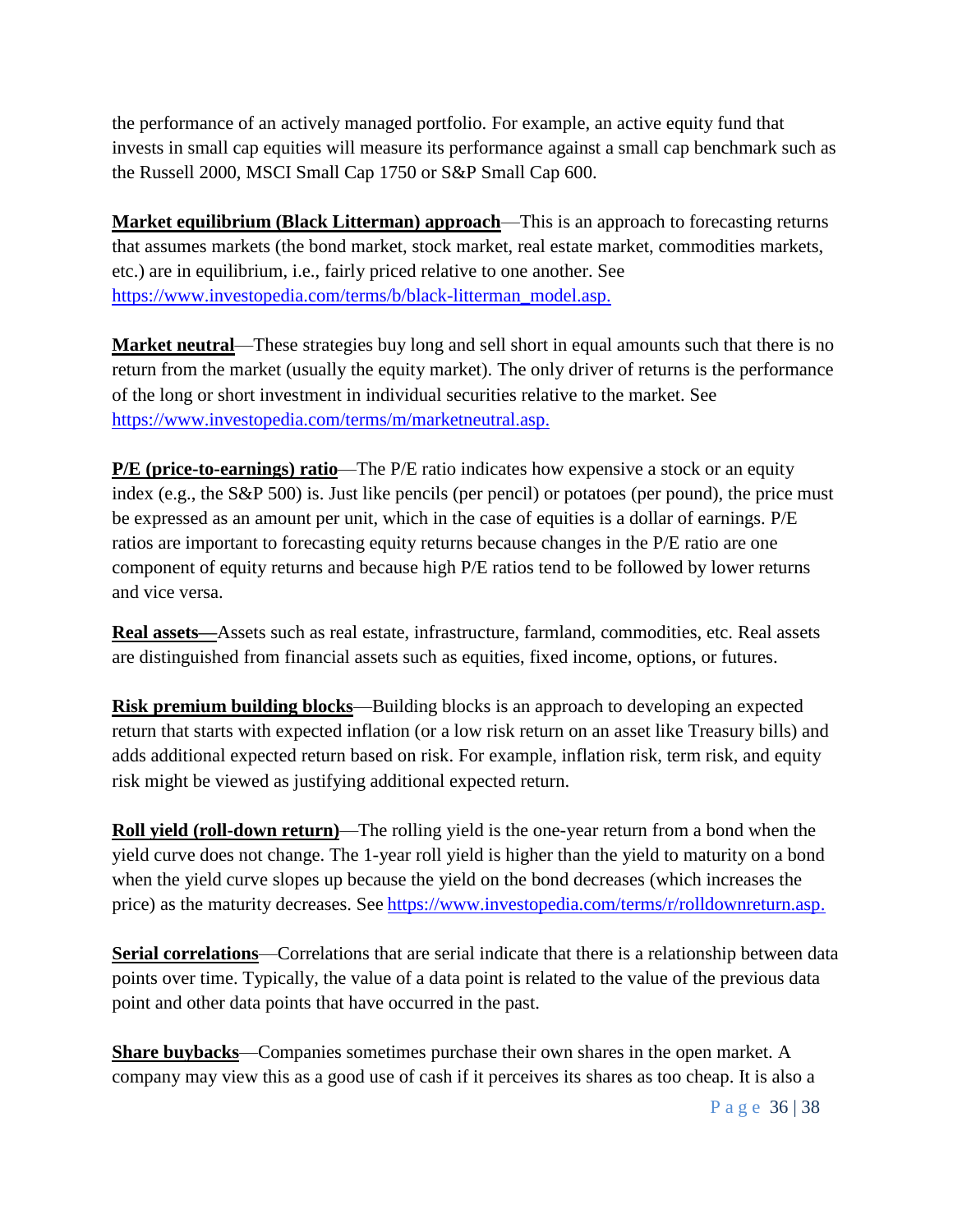way to share profits with shareholders without committing to a dividend, which is often viewed as a permanent payout. Share buybacks are taxed as capital gains, which may have advantages for shareholders when compared to the tax treatment of dividends.

**Stochastic model**—A model that uses probability distributions to estimate future outcomes (prices, returns, interest rates, etc.) for assets, investment portfolios, or liabilities such as pension liabilities.

**Survivorship bias**—Return information can be distorted when funds that are discontinued are not included. Funds that are discontinued typically have lower returns than funds that survive.

**Target asset allocation**—An investment policy statement will usually define a target asset allocation, often including acceptable ranges around the specific target. For example, a simple target asset allocation definition might look like this:

| Asset class        | <b>Target</b> | Range      |
|--------------------|---------------|------------|
| Equity             | 50%           | $+/- 10\%$ |
| Fixed Income       | 30%           | $+/- 5\%$  |
| <b>Real Estate</b> | 15%           | $+/- 3\%$  |

**Term premium**—The additional yield that one receives on a fixed income investment for investing in longer maturities is the term premium. The term premium results from interest rate risk (changes in market value due to changes in interest rates) and inflation risk (the loss of purchasing power due to inflation), both of which increase for longer-term investments.

Below there are links to definitions of additional investment or economic concepts:

- **Purchasing power parity (PPP)** <https://www.investopedia.com/updates/purchasing-power-parity-ppp/>
- **Interest rate parity (IRP)** <https://www.investopedia.com/terms/i/interestrateparity.asp>
- **NCREIF National Property index** <https://www.ncreif.org/>